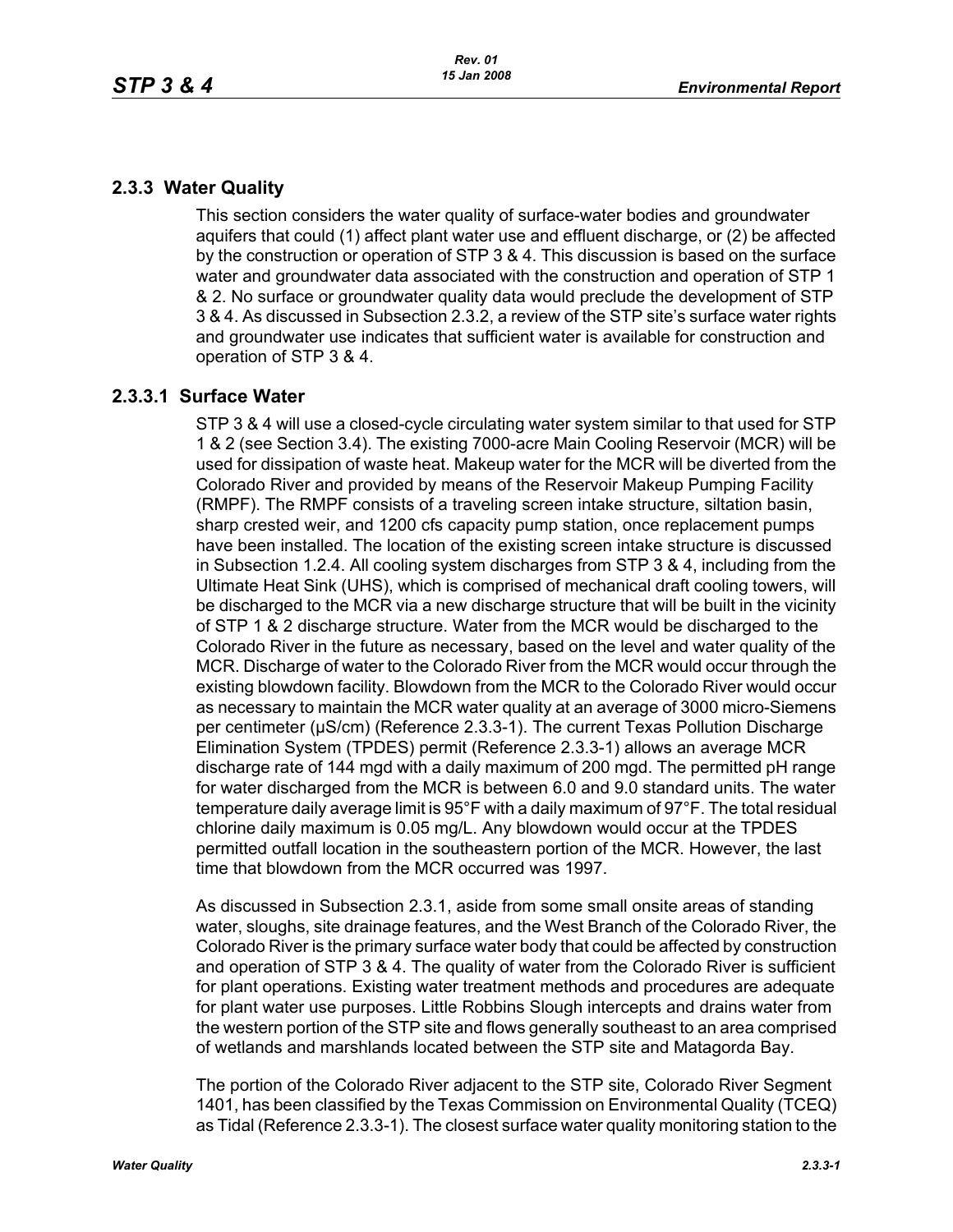П

STP site is located at the Lower Colorado River Authority's (LCRA) Selkirk Island monitoring station located approximately 2 miles downstream of FM 521 and approximately 1.5 miles east of the southeast portion of the MCR. Water quality data for this station for the period from January 2000 through September 2006 is included in Table 2.3.3-1 (Reference 2.3.3-3). Based on the data available at this location, the water quality is sufficient for plant use and there appears to be no environmental stressors associated with the existing water quality.

Freshwater flow from the Colorado River is important to the health and biological diversity of Matagorda Bay. A consortium of state agencies led by the Lower Colorado-River Authority (LCRA) and Texas Parks and Wildlife Department including the LCRA, Texas Parks and Wildlife Department (TPWD), TCEQ, and Texas Water Development Board (TWDB) recently selected 25 parts per thousand as the "desired salinity" in the eastern arm of Matagorda Bay, downstream of the mouth of the diverted Colorado River (Reference 2.3.3-4). It was agreed that this level of salinity would provide a "refuge" or "sanctuary" for important finfish and shellfish, particularly the Eastern oyster. In addition, Texas Parks and Wildlife Department TPWD designated this eastern arm of Matagorda Bay a finfish and shellfish nursery, making it off limits to commercial fishing and commercial harvesting of oysters. Table 2.3.3-2 shows targeted Colorado River freshwater inflows by month. Computer modeling indicated that an average monthly inflow of 36,000 acre-feet would be required to maintain an average salinity of 25 parts per thousand in the nursery area (Reference 2.3.3-4). As can be seen in the data presented in Section 5.2, STP withdrawal from the Colorado River is not expected to adversely impact achievement of this average monthly inflow rate.

Water quality data, primarily for metals and salts, for two reservoir sampling events performed during 2006 is summarized in Table 2.3.3-3.

Additional surface water sampling at the STP site includes sampling for radionuclides as part of the site's Radiological Environmental Monitoring Program (REMP). Surface water samples from various locations in the vicinity of the site were analyzed for the radionuclides indicated in Table 2.3.3-4 during 2005. The results of the analytical testing indicated that tritium was the only radionuclide that tested above its lower detection limit. Out of the 12 samples tested for tritium, only 4 indicated the presence tritium above detection limits. The sample location with the highest annual mean value was located in the south-southeast portion of the MCR near the blowdown discharge. The remainder of the radionuclides analyzed (40 samples) were not detected above their lower detection limits.

In addition to the sampling locations included in the REMP, there were historical sampling events for tritium at other locations. Water bodies sampled have included the west branch of the Colorado River, Little Robbins Slough, the east branch of Little Robbins Slough, an onsite ditch northeast of the MCR, and the MCR. The tritium data for these water bodies is summarized in Table 2.3.3-5. Sampling results indicate the presence of tritium in all six of the surface water body locations analyzed. Tritium was also detected in pressure relief wells (Table 2.3.3-6) installed within the above grade MCR dike. All measured tritium concentrations were below the U.S. Environmental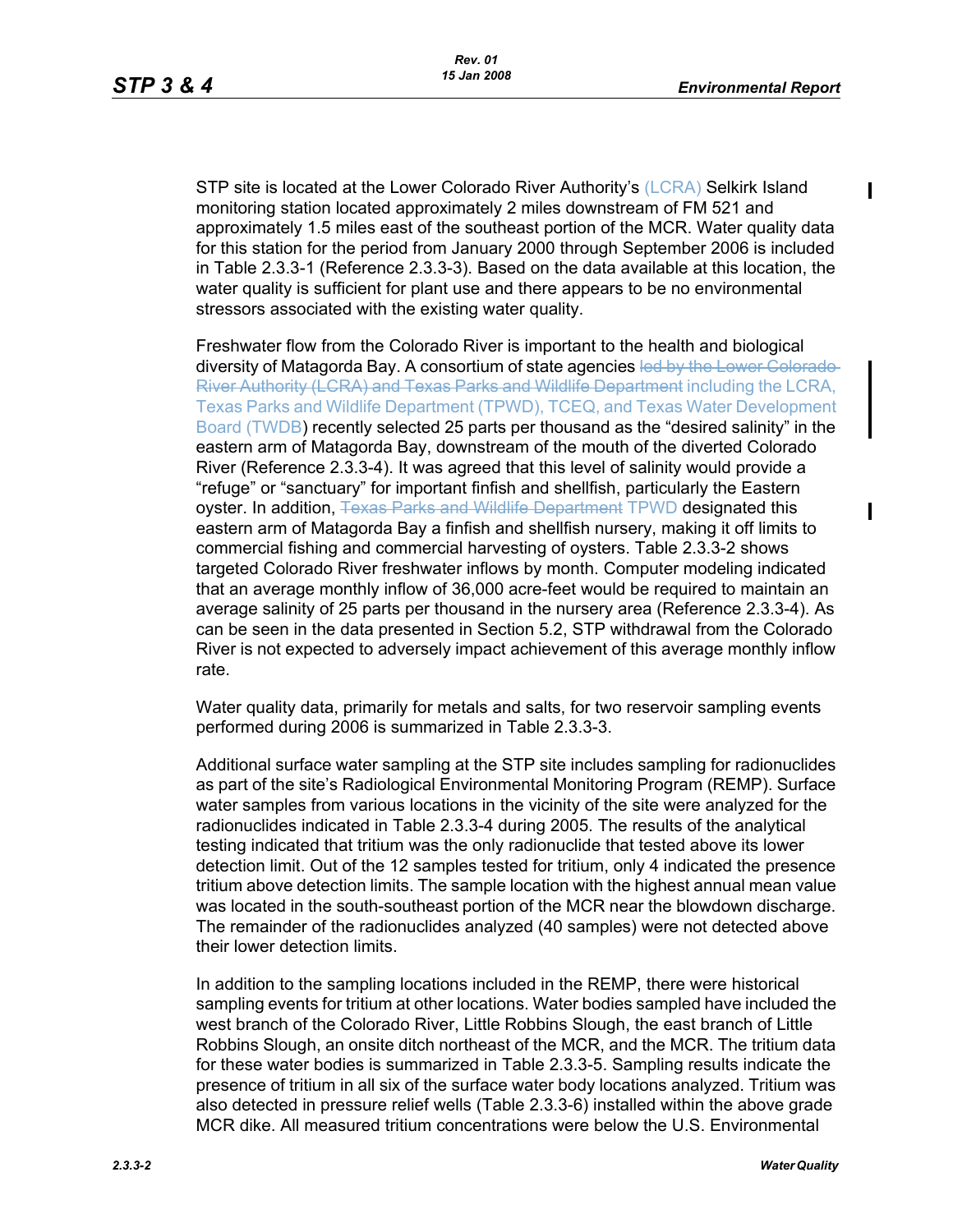Protection Agency's primary drinking water standard of 20,000 picoCuries per liter. Since the relief wells discharge to the surface ditches around the dike, the results of the tritium analyses for these wells is considered surface water data.

Segment 1401 water uses support aquatic life, contact recreation, general use, and fish consumption. In 2004, Segment 1401 was assessed as "fully supported" for aquatic life, contact recreation, and for general uses. Fish consumption was not assessed (Reference 2.3.3-2). The draft 2006 water body assessment list shows the segment as not supporting contact recreational use due to the presence of the bacteria *enterococcus* (Reference 2.3.3-5). *Enterococcus* is normally found in human and animal waste (Reference 2.3.3-6). Water quality associated with bacteria generally deteriorates during periods of heavy precipitation. Runoff from livestock producing facilities could carry increased amounts of bacteria which could then be carried to the nearest surface water feature. Heavy rains could also tax wastewater treatment facilities by flooding the systems and flushing water not yet fully treated to surface water features for transport downstream. Since there had been no release of water to the Colorado River from STP 1 & 2 operations, the STP site would not be considered a potential source of the bacteria. However, water pumped from the Colorado River to the MCR could also transport bacteria, which would be removed from the water stream during the water treatment process.

### **2.3.3.2 Groundwater**

Groundwater quality in the Gulf Coast Aquifer generally varies with depth and location. Water quality is good in terms of dissolved solids in the central and northeastern parts of the aquifer where the aquifer contains less than 500 milligrams per liter (mg/L) of total dissolved solids, but declines to the south where the total dissolved solids range from 1000 to more than 10,000 mg/L (Reference 2.3.3-7). Groundwater becomes more saline in the deeper subsurface and in discharge areas due to the long groundwater residence times and continued reaction with the aquifer minerals (Reference 2.3.3-8). Groundwater salinity is a function of total dissolved solids concentration. The salinity scale is as follows: fresh water (less than 1000 mg/L), slightly saline (1000 to 3000 mg/L) moderately saline (3000 to 10,000 mg/L), very saline (10,000 to 35,000 mg/L), and brine (greater than 35,000 mg/L) (Reference 2.3.3-8).

The aquifer of interest at the STP site is the Chicot Aquifer, which is the most shallow aquifer in the Gulf Coast Aquifer system. At the STP site, underlying aquifers within the Gulf Coast Aquifer System include the Evangeline, Jasper, and Catahoula Aquifers (Reference 2.3.3-8). The upper portion of the Chicot Aquifer is comprised of the Beaumont Formation.

The TCEQ is the entity responsible for protecting the state's groundwater quality. To this end, the TCEQ has implemented a comprehensive statewide groundwater management policy of antidegradation and has instituted a groundwater quality assessment program that maintains a network designed to monitor the ambient groundwater quality of nine major aquifer systems in Texas. One of these nine aquifer systems, the Chicot Aquifer (part of Gulf Coast Aquifer system), underlies the STP site.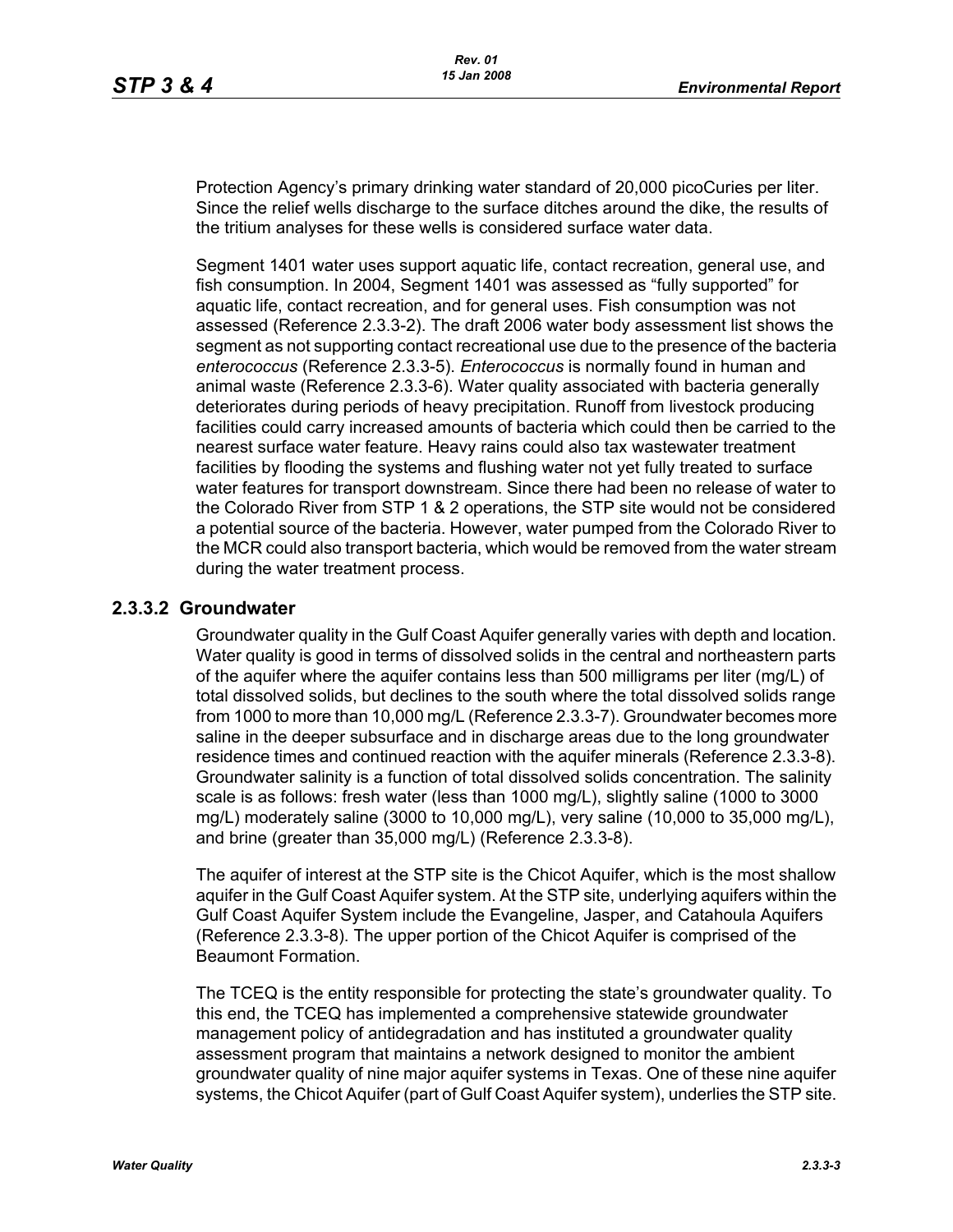Radionuclides, including uranium, radium, and radon gas are naturally occurring within the central and northeastern portion of the Gulf Coast Aquifer, with a high occurrence in the Harris County area located northeast of Matagorda County (Reference 2.3.3-7).

Groundwater quality data from wells within 6 miles (9.6 kilometers) of the STP site located in the same portion of the Chicot Aquifer as the STP site wells are summarized in Table 2.3.3-7. The locations of the wells are indicated on Figure 2.3.2-1.

In 2005, sample analyses on 26 groundwater samples from drinking water wells included in the REMP were analyzed for radionuclides. The results are included in Table 2.3.3-8. The results indicated that Gross Beta was the only radionuclide detected above laboratory detection levels. The control station for the sampling event had higher results than the STP site samples. The location with the highest annual mean Gross Beta concentration was 14 miles (22.4 kilometers) north-northeast of STP 1 & 2. The elevated levels reflect natural radioactive material in the well water, activity not related to the STP site operations.

In 2005, sample analyses on six groundwater samples from monitoring wells included in the REMP were analyzed for the radionuclides. The results are included in Table 2.3.3-9 Tritium was the only radionuclide detected above laboratory detection levels. The location with the highest annual mean tritium concentration was directly south of, and adjacent to, the MCR, 3.8 miles south of STP 1 & 2.

In 2006, sample analyses on 16 groundwater samples from monitoring wells included in the REMP were analyzed for tritium. The results, as shown in Table 2.3.3-10, indicated levels above detection limits at only one groundwater sampling location, piezometer well number 435-02. This well is located approximately 700 feet west of the MCR embankment, approximately 2.9 miles (4.6 kilometers) southwest of STP 1 & 2.

## **2.3.3.2.1 References**

- 2.3.3-1 TCEQ 2005, STP Nuclear Operating Company, TPDES Permit No. 001908000 Renewal. July 21, 2005.
- 2.3.3-2 "Colorado River Basin: 2004 Assessment. Segment 1401," TCEQ (Texas Commission on Environmental Quality), April 14, 2007.
- 2.3.3-3 "Water Quality Data 2000-September 2006," LCRA (Lower Colorado River Authority), 2007. Available at http://waterquality.lcra.org, accessed on June 14, 2007.
- 2.3.3-4 "Matagorda Bay Freshwater Inflow Needs Study," LCRA et al. (Lower Colorado River Authority), TCEQ, Texas Parks and Wildlife, and the Texas Water Development Board, August 2006.
- 2.3.3-5 "Draft 2006 Water Body Assessments by Basin 14 Colorado River Basin," TCEQ 2007b, March 19, 2007. Available at www.tceq.state.tx.us/compliance/ monitoring/water/quality/data/06twqi/06\_list.html.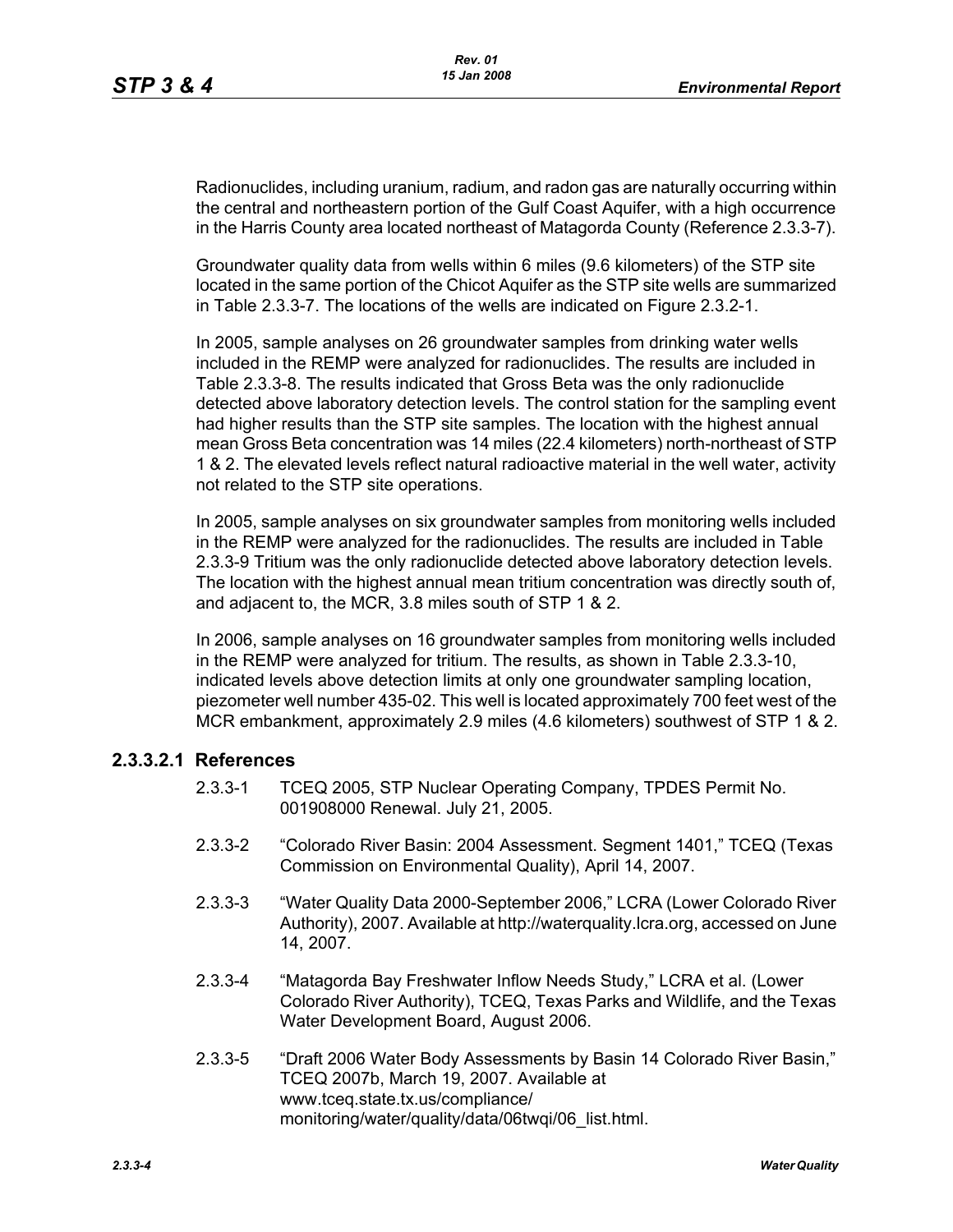| $2.3.3 - 6$ | MedicineNet 2007, Definition of Enterococcus, Available at<br>www.medterms.<br>com/script/main/art.asp?articlekey=20162 accessed on August 8, 2007.                                                   |
|-------------|-------------------------------------------------------------------------------------------------------------------------------------------------------------------------------------------------------|
| $2.3.3 - 7$ | "Water for Texas," TWDB (Texas Water Development Board) 2007a,<br>Document No. GP-8-1, January 2007.                                                                                                  |
| $2.3.3 - 8$ | "Texas Water Development Board Report 365 Aquifers of the Gulf Coast of<br>Texas," Mace et. al., Mace, Robert E., Sarah C. Davidson, Edward S.<br>Angle, and William F. Mullican, III, February 2006. |
| 2.3.3-9     | Nalco (Nalco Analytical Resources), 2006a, STPNOC Cooling Water Data,<br>Main Cooling Reservoir. Sampled July 25, 2006. Completed August 3,<br>2006.                                                  |
| 2.3.3-10    | Nalco 2006b, STPNOC Cooling Water Data, Main Cooling Reservoir.                                                                                                                                       |

- Sampled October 17, 2006. Completed October 31, 2006.
- 2.3.3-11 "Ground Water Quality Samples Matagorda County," TWDB, Ground Water Data System, February 6, 2007.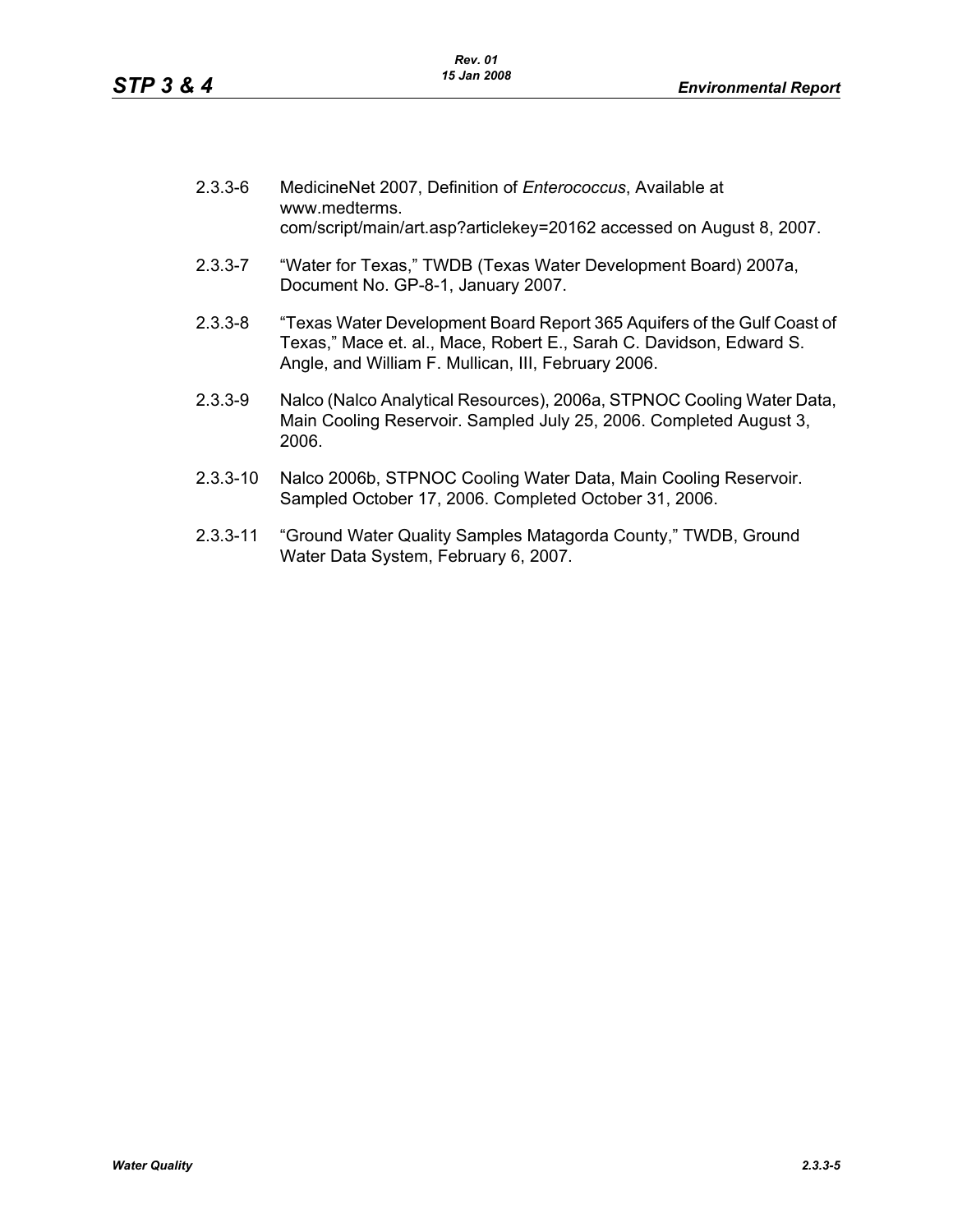| 2.3.3-6              |            | STP<br>Table 2.3.3-1(a)<br>Surface Water Quality Data-Colorado River at Selkirk Island |                                     |                                         |                      |                     |                     |                              |                                |                                |                                 |  |
|----------------------|------------|----------------------------------------------------------------------------------------|-------------------------------------|-----------------------------------------|----------------------|---------------------|---------------------|------------------------------|--------------------------------|--------------------------------|---------------------------------|--|
|                      | Date       | <b>Depth</b><br>(m)                                                                    | <b>Temperature</b><br>$(^{\circ}C)$ | NO <sub>2</sub> /NO <sub>3</sub> (mg/L) | <b>TKN</b><br>(mg/L) | O-P Diss.<br>(mg/L) | <b>DO</b><br>(mg/L) | Total<br>Phosphate<br>(UG/L) | PHEOEHYTTN-A<br>FLR Wet (mg/L) | <b>Turbidity</b><br><b>NTU</b> | $\boldsymbol{\omega}$<br>ବ<br>4 |  |
|                      | 01/03/2000 | 0.3                                                                                    | No Data                             | 3.2                                     | 1.85                 | 0.2                 | No Data             | No Data                      | 1.41                           | No Data                        |                                 |  |
|                      | 01/03/2000 | 1.0                                                                                    | 18.92                               | No Data                                 | No Data              | No Data             | No Data             | No Data                      | No Data                        | 7.49                           |                                 |  |
|                      | 03/16/2000 | 0.3                                                                                    | No Data                             | 2.12                                    | 0.836                | 0.46                | No Data             | No Data                      | 0.501                          | No Data                        |                                 |  |
|                      | 03/16/2000 | 1.0                                                                                    | 21.82                               | No Data                                 | No Data              | No Data             | 8.09                | No Data                      | No Data                        | 21.1                           |                                 |  |
|                      | 05/03/2000 | 0.3                                                                                    | No Data                             | < 0.02                                  | 1.21                 | 0.16                | No Data             | No Data                      | 0.275                          | No Data                        |                                 |  |
|                      | 05/03/2000 | 1.0                                                                                    | 25.07                               | No Data                                 | No Data              | No Data             | 5.52                | No Data                      | No Data                        | 13                             |                                 |  |
|                      | 07/11/2000 | 2.2                                                                                    | 30.84                               | < 0.02                                  | 0.713                | 0.06                | 2.7                 | No Data                      | 0.18                           | 10.6                           |                                 |  |
|                      | 09/12/2000 | 0.33                                                                                   | No Data                             | < 0.02                                  | 0.946                | < 0.01              | No Data             | No Data                      | 0.266                          | No Data                        |                                 |  |
|                      | 09/12/2000 | 0.5                                                                                    | 30.72                               | No Data                                 | No Data              | No Data             | 6.12                | No Data                      | No Data                        | 5.47                           |                                 |  |
|                      | 11/06/2000 | 0.33                                                                                   | No Data                             | $\overline{2}$                          | 0.683                | < 0.01              | No Data             | No Data                      | 0.331                          | No Data                        | <b>15 Jan 2008</b>              |  |
|                      | 11/06/2000 | 1.0                                                                                    | 24.29                               | No Data                                 | No Data              | No Data             | 7.1                 | No Data                      | No Data                        | 32.1                           |                                 |  |
|                      | 01/04/2001 | 0.33                                                                                   | No Data                             | 0.98                                    | 0.594                | 0.11                | No Data             | No Data                      | 0.237                          | No Data                        |                                 |  |
|                      | 01/04/2001 | 0.6                                                                                    | 6.41                                | No Data                                 | No Data              | No Data             | 12.86               | No Data                      | No Data                        | 127                            |                                 |  |
|                      | 03/01/2001 | 0.33                                                                                   | No Data                             | 1.22                                    | 0.434                | 0.19                | No Data             | No Data                      | 0.255                          | No Data                        |                                 |  |
|                      | 03/01/2001 | 0.8                                                                                    | 18.67                               | No Data                                 | No Data              | No Data             | 8.94                | No Data                      | No Data                        | 47.2                           |                                 |  |
|                      | 05/03/2001 | 0.2                                                                                    | 25.82                               | No Data                                 | No Data              | No Data             | 10.15               | No Data                      | No Data                        | 25.7                           |                                 |  |
|                      | 05/03/2001 | 0.33                                                                                   | No Data                             | 1.23                                    | 0.821                | 0.08                | No Data             | No Data                      | 0.168                          | No Data                        |                                 |  |
|                      | 07/18/2001 | 0.33                                                                                   | No Data                             | < 0.02                                  | 1.6                  | 0.0754              | No Data             | No Data                      | 0.158                          | No Data                        |                                 |  |
|                      | 07/18/2001 | 0.7                                                                                    | 33                                  | No Data                                 | No Data              | No Data             | 9.72                | No Data                      | No Data                        | 31.6                           |                                 |  |
|                      | 09/05/2001 | 0.33                                                                                   | No Data                             | 0.707                                   | 1.09                 | 0.258               | No Data             | No Data                      | 0.408                          | No Data                        |                                 |  |
|                      | 09/05/2001 | 0.5                                                                                    | 27.91                               | No Data                                 | No Data              | No Data             | 5.41                | No Data                      | No Data                        | 199                            |                                 |  |
|                      | 11/26/2001 | 0.33                                                                                   | No Data                             | 0.735                                   | 0.489                | 0.907               | No Data             | No Data                      | 0.118                          | No Data                        |                                 |  |
| <b>Water Quality</b> | 11/26/2001 | 0.8                                                                                    | 19.15                               | No Data                                 | No Data              | No Data             | 9.38                | No Data                      | No Data                        | 85.8                           | Environmental Report            |  |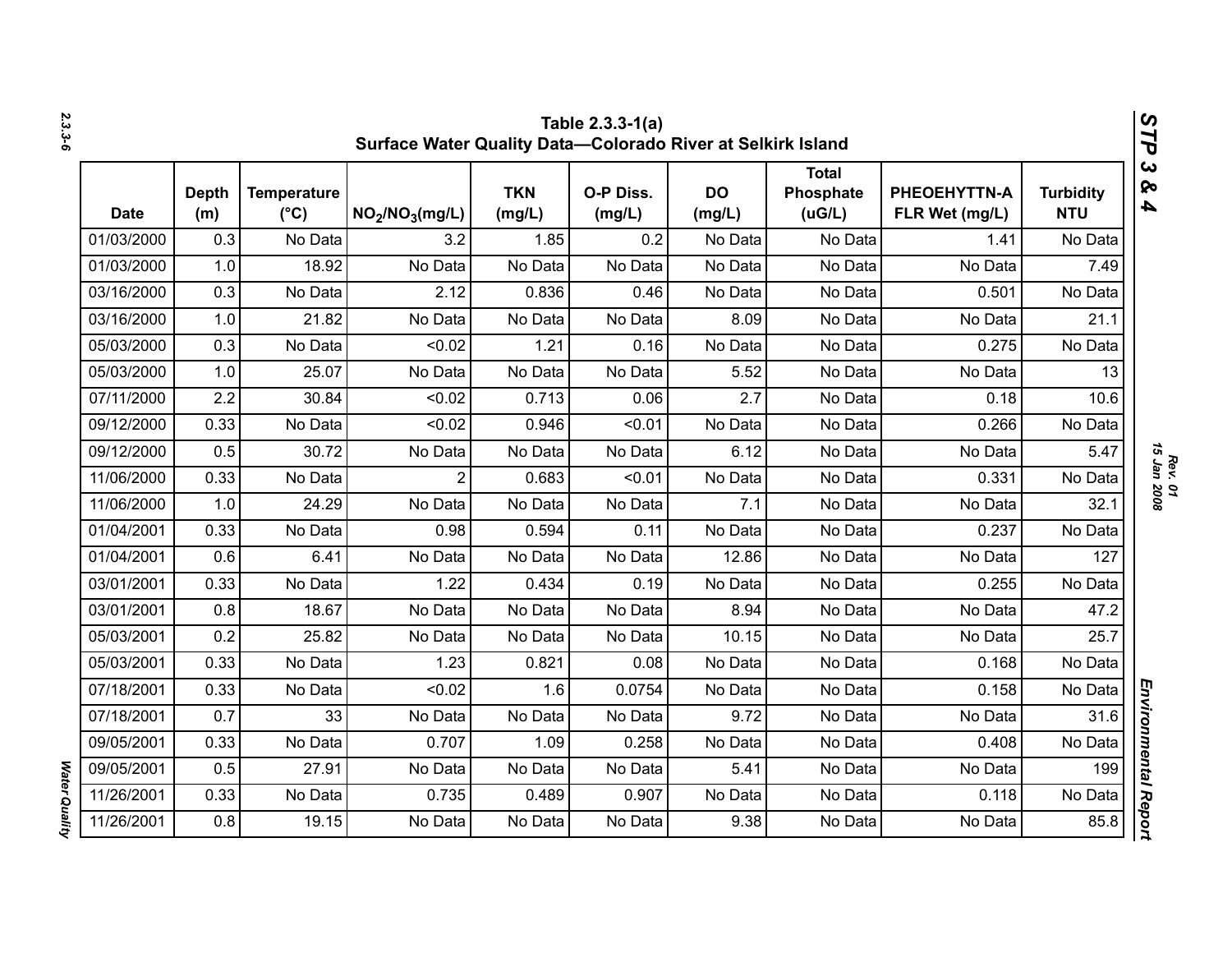|            | Table 2.3.3-1(a)<br>STP<br>Surface Water Quality Data-Colorado River at Selkirk Island (Continued) |                                     |                                         |                      |                     |                     |                                     |                                |                                |                                                  |  |  |
|------------|----------------------------------------------------------------------------------------------------|-------------------------------------|-----------------------------------------|----------------------|---------------------|---------------------|-------------------------------------|--------------------------------|--------------------------------|--------------------------------------------------|--|--|
| Date       | <b>Depth</b><br>(m)                                                                                | <b>Temperature</b><br>$(^{\circ}C)$ | NO <sub>2</sub> /NO <sub>3</sub> (mg/L) | <b>TKN</b><br>(mg/L) | O-P Diss.<br>(mg/L) | <b>DO</b><br>(mg/L) | <b>Total</b><br>Phosphate<br>(UG/L) | PHEOEHYTTN-A<br>FLR Wet (mg/L) | <b>Turbidity</b><br><b>NTU</b> | $\boldsymbol{\omega}$<br>ନ୍ତ<br>$\blacktriangle$ |  |  |
| 01/16/2002 | 0.33                                                                                               | No Data                             | 1.25                                    | 0.389                | 0.175               | No Data             | No Data                             | 0.168                          | No Data                        |                                                  |  |  |
| 01/16/2002 | 0.5                                                                                                | 14.35                               | No Data                                 | No Data              | No Data             | 10.62               | No Data                             | No Data                        | 40.7                           |                                                  |  |  |
| 03/20/2002 | 0.33                                                                                               | No Data                             | 1.42                                    | 0.49                 | 0.08                | No Data             | No Data                             | 0.28                           | No Data                        |                                                  |  |  |
| 03/20/2002 | 0.8                                                                                                | 22.15                               | No Data                                 | No Data              | No Data             | 8.55                | No Data                             | No Data                        | 8.52                           |                                                  |  |  |
| 05/09/2002 | 0.33                                                                                               | No Data                             | 0.02                                    | 0.9                  | 0.03                | No Data             | No Data                             | 0.1                            | No Data                        |                                                  |  |  |
| 05/09/2002 | 0.8                                                                                                | 29.04                               | No Data                                 | No Data              | No Data             | 8.81                | No Data                             | No Data                        | 7.71                           |                                                  |  |  |
| 07/01/2002 | 0.33                                                                                               | No Data                             | 0.71                                    | 1.1                  | 0.22                | No Data             | No Data                             | 0.31                           | No Data                        |                                                  |  |  |
| 09/09/2002 | 0.33                                                                                               | No Data                             | 0.19                                    | 1.41                 | 0.39                | No Data             | No Data                             | 0.7                            | No Data                        |                                                  |  |  |
| 09/09/2002 | 0.6                                                                                                | 26.56                               | No Data                                 | No Data              | No Data             | 6.12                | No Data                             | No Data                        | 441                            |                                                  |  |  |
| 09/09/2002 | 2.0                                                                                                | 26.56                               | No Data                                 | No Data              | No Data             | 5.88                | No Data                             | No Data                        | No Data                        | <b>15 Jan 2008</b>                               |  |  |
| 11/05/2002 | 0.3                                                                                                | 16.16                               | No Data                                 | No Data              | No Data             | 9.92                | No Data                             | No Data                        | 772                            |                                                  |  |  |
| 11/05/2002 | 0.33                                                                                               | No Data                             | 0.25                                    | 1.14                 | 0.17                | No Data             | No Data                             | 0.55                           | No Data                        |                                                  |  |  |
| 11/05/2002 | 0.8                                                                                                | 16.15                               | No Data                                 | No Data              | No Data             | 9.53                | No Data                             | No Data                        | No Data                        |                                                  |  |  |
| 01/02/2003 | 0.3                                                                                                | 14.54                               | 0.77                                    | 1.19                 | 0.08                | 11.35               | No Data                             | 0.37                           | 392                            |                                                  |  |  |
| 01/02/2003 | 1.6                                                                                                | 14.53                               | No Data                                 | No Data              | No Data             | 10.46               | No Data                             | No Data                        | No Data                        |                                                  |  |  |
| 03/05/2003 | 0.3                                                                                                | 12.76                               | 0.76                                    | 0.51                 | 0.07                | 10.99               | No Data                             | 0.21                           | 123                            |                                                  |  |  |
| 05/07/2003 | 0.3                                                                                                | 26.99                               | No Data                                 | No Data              | No Data             | 7.54                | No Data                             | No Data                        | 17                             |                                                  |  |  |
| 05/07/2003 | 0.33                                                                                               | No Data                             | 0.14                                    | 2.04                 | 0.01                | No Data             | No Data                             | 0.08                           | 0.08                           |                                                  |  |  |
| 05/07/2003 | 1.1                                                                                                | 26.91                               | No Data                                 | No Data              | No Data             | 7.08                | No Data                             | No Data                        | No Data                        |                                                  |  |  |
| 07/02/2003 | 0.3                                                                                                | 31.19                               | No Data                                 | No Data              | No Data             | 7.57                | No Data                             | No Data                        | 17                             |                                                  |  |  |
| 07/02/2003 | 0.33                                                                                               | No Data                             | 0.43                                    | 0.88                 | 0.06                | No Data             | No Data                             | 0.08                           | No Data                        |                                                  |  |  |
| 07/02/2003 | 1.2                                                                                                | 30.57                               | No Data                                 | No Data              | No Data             | 6.82                | No Data                             | No Data                        | No Data                        |                                                  |  |  |
| 09/30/2003 | 0.33                                                                                               | 26.89                               | 0.75                                    | 0.973                | 0.141               | 12.07               | 13.3                                | 0.23                           | 18.3                           | Environmental Report                             |  |  |

*Rev. 01*<br>15 Jan 2008 *15 Jan 2008*

 $2.3.3 - 7$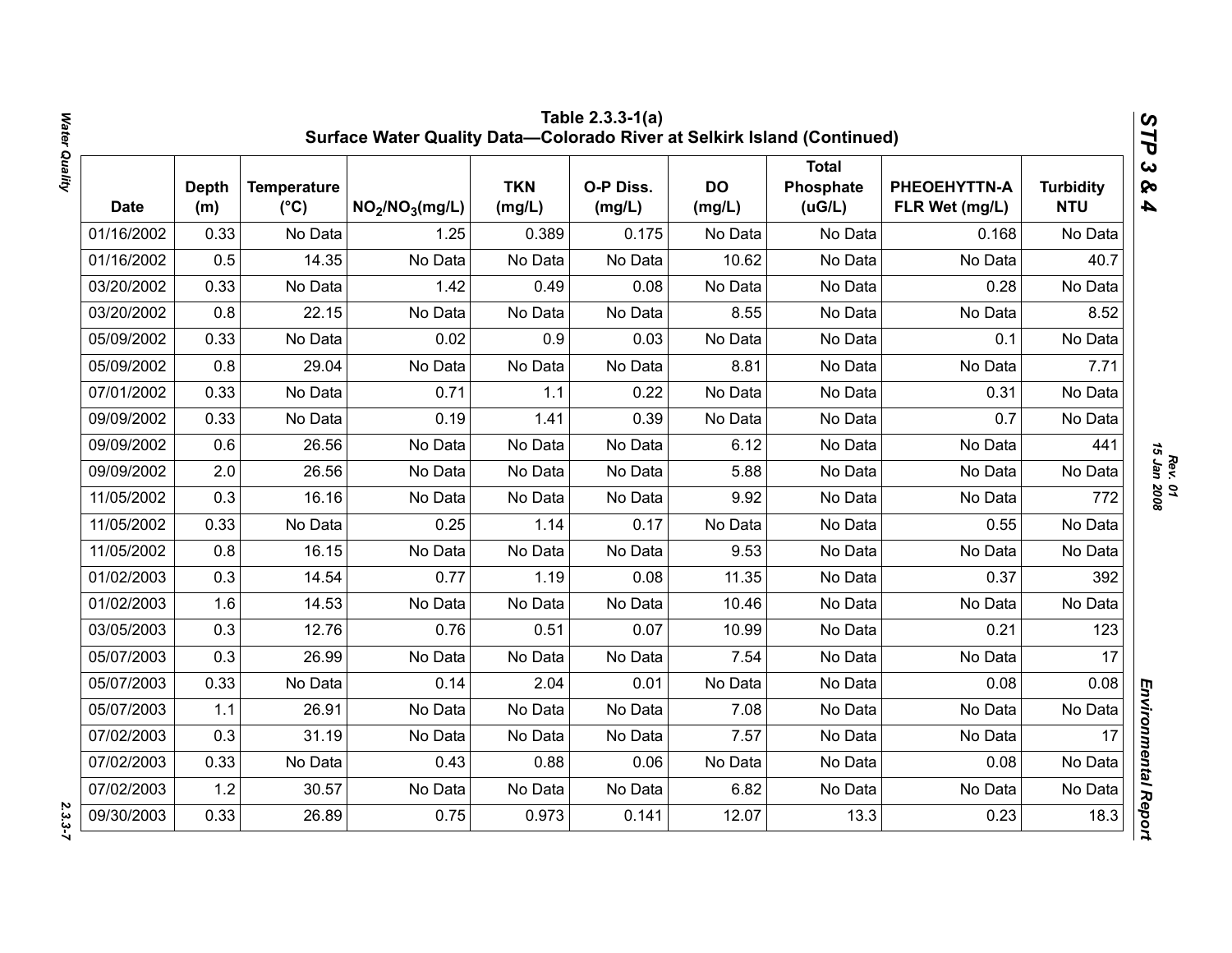| <b>Turbidity</b><br><b>NTU</b> | PHEOEHYTTN-A<br>FLR Wet (mg/L) | <b>Total</b><br>Phosphate<br>(uG/L) | <b>DO</b><br>(mg/L) | O-P Diss.<br>(mg/L) | <b>TKN</b><br>(mg/L) | NO <sub>2</sub> /NO <sub>3</sub> (mg/L) | <b>Temperature</b><br>$(^{\circ}C)$ | <b>Depth</b><br>(m) | <b>Date</b> |
|--------------------------------|--------------------------------|-------------------------------------|---------------------|---------------------|----------------------|-----------------------------------------|-------------------------------------|---------------------|-------------|
| 11.5                           | 0.25                           | 2.7                                 | 9.33                | 0.226               | 0.931                | 1.5                                     | 23.54                               | 0.33                | 11/03/2003  |
| 18.3                           | 0.34                           | 1.2                                 | 10.79               | 0.326               | 0.526                | 2.08                                    | 14.33                               | 0.33                | 01/13/2004  |
| 31.6                           | 0.23                           | 1.5                                 | 9.1                 | 0.236               | 0.849                | 1.13                                    | 20.78                               | 0.33                | 03/09/2004  |
| 158.0                          | 0.39                           | 1.0                                 | 8.44                | 0.271               | 0.764                | 1.49                                    | 21.1                                | 0.34                | 05/04/2004  |
| 22.0                           | 0.117                          | 6.2                                 | 11.26               | 0.054               | 0.748                | 0.27                                    | 30.51                               | 0.32                | 07/13/2004  |
| No Data                        | No Data                        | No Data                             | 10.13               | No Data             | No Data              | No Data                                 | 30.23                               | 1.2                 | 07/13/2004  |
| 10.9                           | 0.125                          | 5.9                                 | 9.77                | 0.054               | 1.01                 | < 0.02                                  | 29.88                               | 0.33                | 09/14/2004  |
| No Data                        | No Data                        | No Data                             | 5.69                | No Data             | No Data              | No Data                                 | 29.19                               | 1.26                | 09/14/2004  |
| 58.9                           | 0.287                          | < 3.0                               | 8.92                | 0.225               | 0.72                 | 1.633                                   | 21.34                               | 0.33                | 11/10/2004  |
| No Data                        | No Data                        | No Data                             | 8.83                | No Data             | No Data              | No Data                                 | 21.2                                | 0.88                | 11/10/2004  |
| No Data                        | 0.129                          | 5.2                                 | 9.21                | 0.099               | 0.294                | 1.157                                   | 19.22                               | 0.3                 | 01/06/2005  |
| 84.8                           | 0.287                          | < 3.0                               | 9.67                | 0.146               | 0.661                | 1.922                                   | 17.58                               | 0.3                 | 03/01/2005  |
| 39.4                           | 0.068                          | 8.3                                 | 5.73                | < 0.04              | 1.09                 | 0.1532                                  | 23.44                               | 0.3                 | 05/10/2005  |
| 15.5                           | 0.178                          | 4.7                                 | 8.43                | < 0.04              | 0.704                | < 0.02                                  | 32.79                               | 0.3                 | 07/05/2005  |
| 7.59                           | 0.671                          | No Data                             | 5.41                | < 0.04              | 1.07                 | < 0.02                                  | 31.82                               | 0.33                | 09/01/2005  |
| 8.79                           | 0.1886                         | No Data                             | 9.29                | 0.112               | 0.6936               | 1.5167                                  | 20.27                               | 0.3                 | 11/01/2005  |
| 8.43                           | 0.3105                         | No Data                             | 10.25               | 0.296               | 0.7941               | 3.299                                   | 15.73                               | 0.3                 | 01/10/2006  |
| 15.3                           | 0.3163                         | No Data                             | 12.2                | 0.376               | 1.2867               | 2.0476                                  | 21.58                               | 0.33                | 03/06/2006  |
| 18.0                           | 0.228                          | No Data                             | 7.44                | 0.176               | 0.5182               | 1.0557                                  | 25.4                                | 0.33                | 05/17/2006  |
| 10.8                           | 0.277                          | No Data                             | 9.16                | 0.194               | 0.604                | 0.3                                     | 33.41                               | 0.3                 | 07/17/2006  |
| 14.8                           | 0.221                          | No Data                             | 6.27                | 0.064               | 1.62                 | 0.16                                    | 28.97                               | 0.3                 | 09/13/2006  |

**Water Quality** *Water Quality*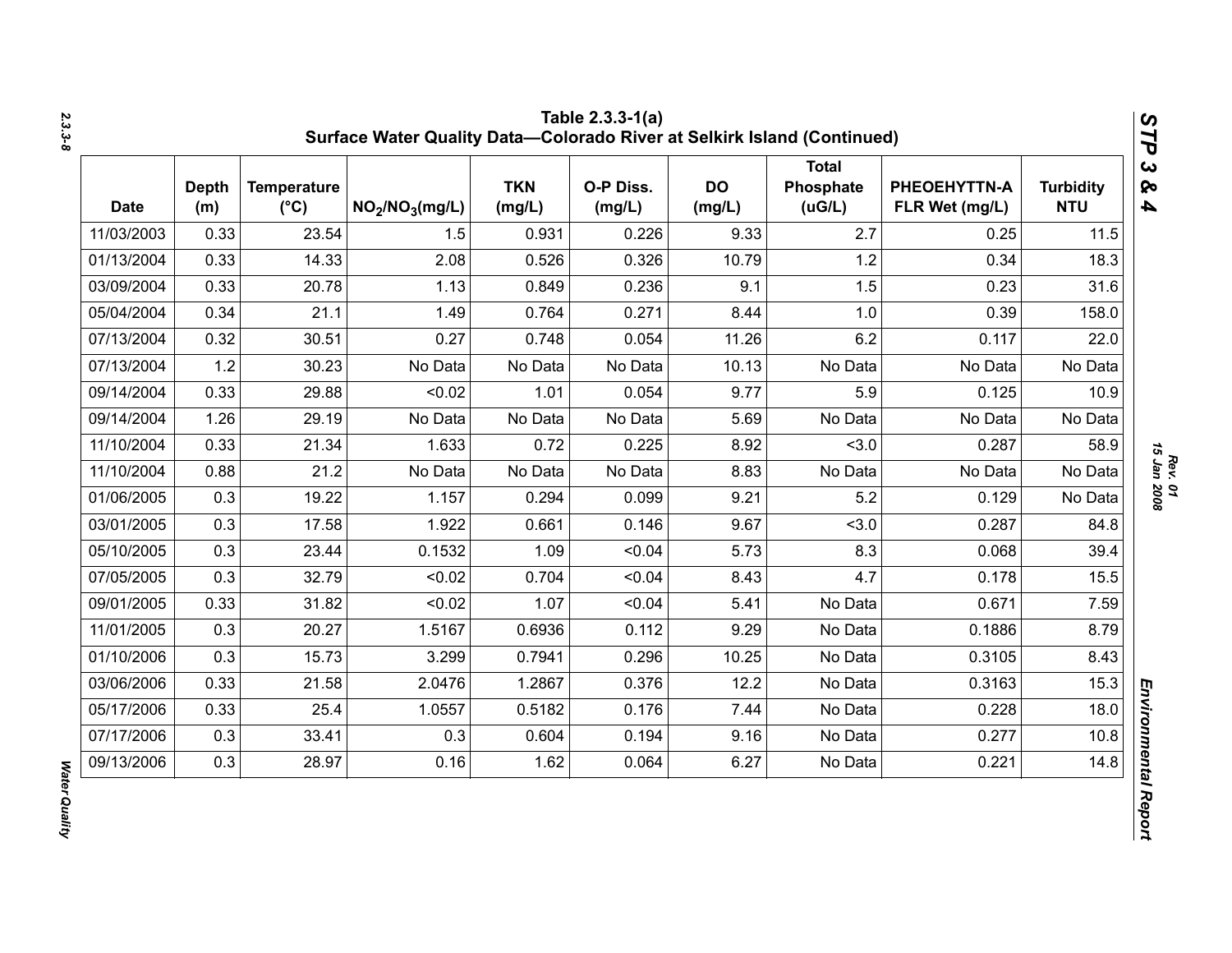| <b>Date</b> | Depth<br>(m) | <b>TOC</b><br>(mg/L) | <b>Chloride</b><br>mg/L) | Chlorophyll-A-Phyto<br><b>CHFLuG/L</b> | E. Coli<br>(#/100 ml) | <b>Enterococcus</b><br><b>IDEXX</b><br>(MPN/100/ml) |
|-------------|--------------|----------------------|--------------------------|----------------------------------------|-----------------------|-----------------------------------------------------|
| 01/03/2000  | 0.3          | 2.03                 | 2,290                    | No Data                                | 49                    | No Data                                             |
| 03/16/2000  | 0.3          | 3.21                 | 1,200                    | No Data                                | 128                   | $\overline{No}$ Data                                |
| 05/03/2000  | 0.3          | 3.14                 | 2,380                    | No Data                                | 300                   | No Data                                             |
| 07/11/2000  | 2.2          | 2.09                 | 4,690                    | No Data                                | 7                     | No Data                                             |
| 09/12/2000  | 0.33         | 1.74                 | 12,400                   | No Data                                | 1                     | No Data                                             |
| 11/06/2000  | 0.33         | 2.1                  | 3,040                    | No Data                                | 600                   | No Data                                             |
| 01/04/2001  | 0.33         | 4.92                 | 32.2                     | No Data                                | 80                    | No Data                                             |
| 03/01/2001  | 0.33         | 3.61                 | 45.5                     | No Data                                | 49                    | No Data                                             |
| 05/03/2001  | 0.33         | 3.59                 | 408                      | No Data                                | 9                     | No Data                                             |
| 07/18/2001  | 0.33         | 4.14                 | 1,530                    | No Data                                | 142                   | No Data                                             |
| 09/05/2001  | 0.33         | 7.28                 | 14.5                     | No Data                                | 300                   | 1,400                                               |
| 11/26/2001  | 0.33         | 3.52                 | 35.6                     | No Data                                | No Data               | 209                                                 |
| 01/16/2002  | 0.33         | 3.47                 | 37.9                     | No Data                                | No Data               | 16.6                                                |
| 03/20/2002  | 0.33         | 2.62                 | 783                      | No Data                                | No Data               | 30                                                  |
| 05/09/2002  | 0.33         | 2.68                 | 1,210                    | No Data                                | No Data               | No Data                                             |
| 07/01/2002  | 0.33         | 4.74                 | 39                       | No Data                                | No Data               | 240                                                 |
| 09/09/2002  | 0.33         | 7.08                 | 18.1                     | $\overline{N}$ o Data                  | No Data               | 7,700                                               |
| 11/05/2002  | 0.33         | 4.7                  | 6.21                     | No Data                                | No Data               | 1,900                                               |
| 01/02/2003  | 0.3          | 6.22                 | 26.4                     | No Data                                | No Data               | 450                                                 |
| 03/05/2003  | 0.3          | 4                    | 31.4                     | No Data                                | No Data               | 19                                                  |
| 05/07/2003  | 0.33         | 3.41                 | 401                      | No Data                                | No Data               | 34                                                  |
| 07/02/2003  | 0.33         | 2.59                 | 687                      | No Data                                | No Data               | 33                                                  |
| 09/30/2003  | .033         | 4.55                 | 348                      | 57                                     | No Data               | $\overline{4}$                                      |
| 11/03/2003  | 0.33         | 3.22                 | 354                      | 14.9                                   | No Data               | 41                                                  |
| 01/13/2004  | 0.33         | 2.6                  | 1,190                    | 7.2                                    | No Data               | 61                                                  |
| 03/09/2004  | 0.33         | 5.5                  | 110                      | 8.2                                    | No Data               | 180                                                 |
| 05/04/2004  | 0.34         | 6.2                  | 20.3                     | 3.5                                    | No Data               | 240                                                 |
| 07/13/2004  | 0.32         | 4.2                  | 33.9                     | 26.3                                   | No Data               | 540                                                 |
| 09/14/2004  | 0.33         | 2.6                  | 2,060                    | 26.1                                   | No Data               | 160                                                 |
| 11/10/2004  | 0.33         | 5.88                 | 93.2                     | 5.7                                    | No Data               | 1,600                                               |
| 01/06/2005  | 0.3          | 2.74                 | 37.9                     | 18.7                                   | No Data               | No Data                                             |
| 03/01/2005  | 0.3          | 4.92                 | 30.8                     | $5$                                    | No Data               | ${\bf 87}$                                          |
| 05/10/2005  | 0.3          | 3                    | 267                      | 32.7                                   | No Data               | 10                                                  |
| 07/05/2005  | 0.3          | 3.53                 | 343                      | 21                                     | No Data               | 10                                                  |
| 09/01/2005  | 0.33         | 2.89                 | 4,450                    | No Data                                | No Data               | 20                                                  |
| 11/01/2005  | 0.3          | 2.025                | 1,277.96                 | No Data                                | No Data               | 10                                                  |
| 01/10/2006  | 0.3          | 3.527                | 969.356                  | No Data                                | No Data               | $\mathbf{1}$                                        |
| 03/06/2006  | 0.33         | 2.694                | 1,122.32                 | No Data                                | No Data               | 10                                                  |
| 05/17/2006  | 0.33         | 3.353                | 1,289.32                 | No Data                                | No Data               | op31                                                |
| 07/17/2006  | 0.3          | 4.3                  | 203                      | No Data                                | No Data               | 10 <sup>°</sup>                                     |
| 09/13/2006  | 0.3          | 3.65                 | 2,160                    | No Data                                | No Data               | 82                                                  |

**Table 2.3.3-1(b) Surface Water Quality Data—Colorado River at Selkirk Island**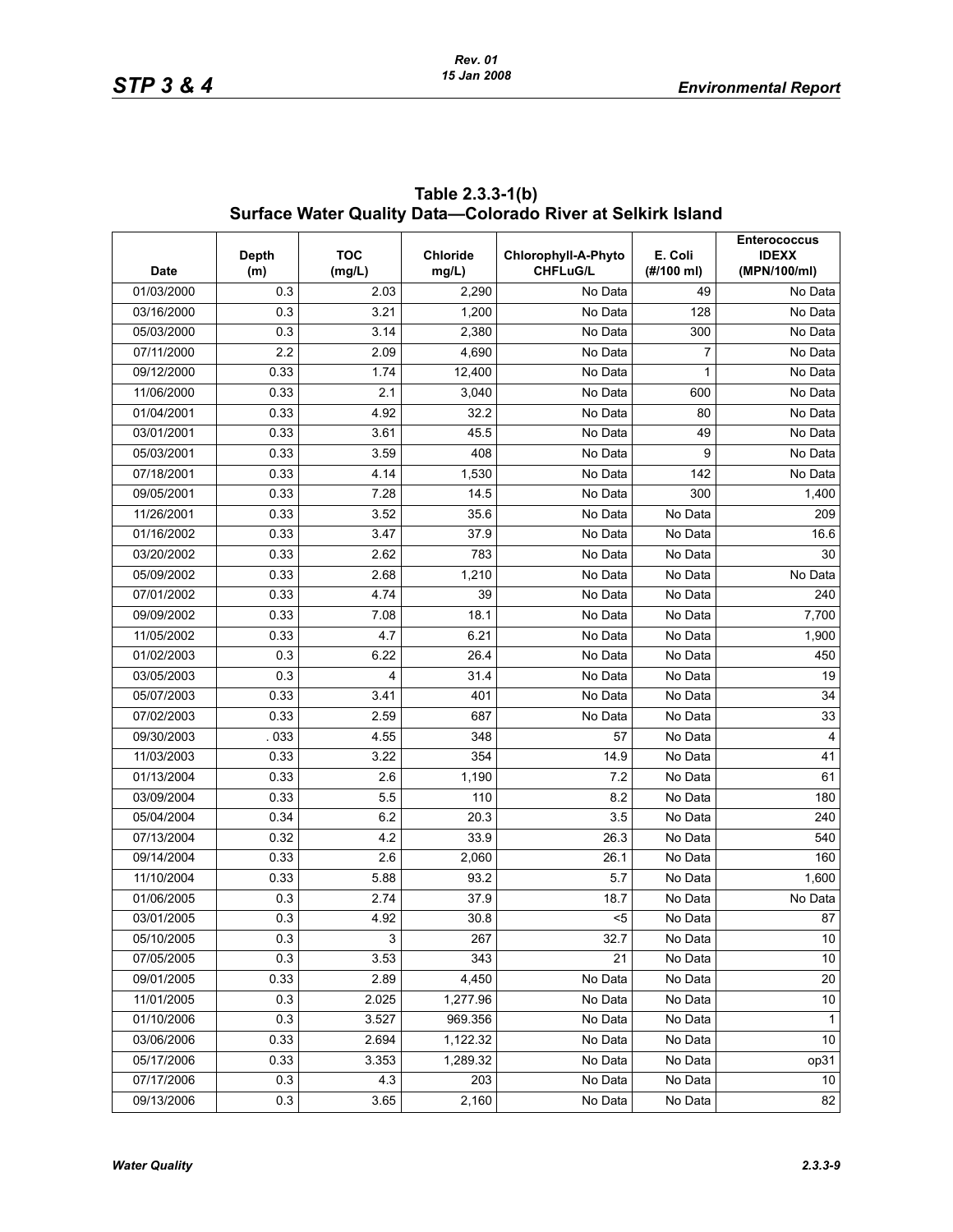|             | Surface Water Quality Data-Colorado River at Selkirk Island (Continued) |                                                        |                                             |                                                   |  |  |  |  |  |  |
|-------------|-------------------------------------------------------------------------|--------------------------------------------------------|---------------------------------------------|---------------------------------------------------|--|--|--|--|--|--|
| <b>Date</b> | <b>Depth</b><br>(m)                                                     | <b>Total Alkalinity</b><br>CaCo <sub>3</sub><br>(mg/L) | Chlorophyll-A<br><b>Corrected</b><br>(ug/L) | <b>Fecal Coli</b><br><b>MFM-FCBR</b><br>(#/100ml) |  |  |  |  |  |  |
| 01/03/2000  | 0.3                                                                     | 222                                                    | 21                                          | 64                                                |  |  |  |  |  |  |
| 03/16/2000  | 0.3                                                                     | 188                                                    | 6.6                                         | 168                                               |  |  |  |  |  |  |
| 05/03/2000  | 0.3                                                                     | 163                                                    | 10.9                                        | 700                                               |  |  |  |  |  |  |
| 07/11/2000  | 2.2                                                                     | 162                                                    | 4.8                                         | 6                                                 |  |  |  |  |  |  |
| 09/12/2000  | 0.33                                                                    | 158                                                    | 15.8                                        | $\overline{c}$                                    |  |  |  |  |  |  |
| 11/06/2000  | 0.33                                                                    | 134                                                    | 3.7                                         | 600                                               |  |  |  |  |  |  |
| 01/04/2001  | 0.33                                                                    | 137                                                    | 0.9                                         | 112                                               |  |  |  |  |  |  |
| 03/01/2001  | 0.33                                                                    | 152                                                    | 2.51                                        | 132                                               |  |  |  |  |  |  |
| 05/03/2001  | 0.33                                                                    | 182                                                    | 21.9                                        | 8                                                 |  |  |  |  |  |  |
| 07/18/2001  | 0.33                                                                    | 165                                                    | 19.2                                        | 400                                               |  |  |  |  |  |  |
| 09/05/2001  | 0.33                                                                    | 94.1                                                   | 1                                           | No Data                                           |  |  |  |  |  |  |
| 11/26/2001  | 0.33                                                                    | 176                                                    | 0.836                                       | No Data                                           |  |  |  |  |  |  |
| 01/16/2002  | 0.33                                                                    | 189                                                    | 6.48                                        | No Data                                           |  |  |  |  |  |  |
| 03/20/2002  | 0.33                                                                    | 224                                                    | 15.6                                        | No Data                                           |  |  |  |  |  |  |
| 05/09/2002  | 0.33                                                                    | 148                                                    | 18                                          | No Data                                           |  |  |  |  |  |  |
| 07/01/2002  | 0.33                                                                    | 108                                                    | 7.5                                         | No Data                                           |  |  |  |  |  |  |
| 09/09/2002  | 0.33                                                                    | 81                                                     | 12.9                                        | No Data                                           |  |  |  |  |  |  |
| 11/05/2002  | 0.33                                                                    | 75                                                     | 1.3                                         | No Data                                           |  |  |  |  |  |  |
| 01/02/2003  | 0.3                                                                     | 151                                                    | 5.4                                         | No Data                                           |  |  |  |  |  |  |
| 03/05/2003  | 0.3                                                                     | 184                                                    | 9.1                                         | No Data                                           |  |  |  |  |  |  |
| 05/07/2003  | 0.33                                                                    | 183                                                    | 27.6                                        | No Data                                           |  |  |  |  |  |  |
| 07/02/2003  | 0.33                                                                    | 167                                                    | 16.7                                        | No Data                                           |  |  |  |  |  |  |
| 09/30/2003  | 0.33                                                                    | 166                                                    | No Data                                     | No Data                                           |  |  |  |  |  |  |
| 11/03/2003  | 0.33                                                                    | 203                                                    | No Data                                     | No Data                                           |  |  |  |  |  |  |
| 01/13/2004  | 0.33                                                                    | 205                                                    | No Data                                     | No Data                                           |  |  |  |  |  |  |
| 03/09/2004  | 0.33                                                                    | 136                                                    | No Data                                     | No Data                                           |  |  |  |  |  |  |
| 05/04/2004  | 0.34                                                                    | 94                                                     | No Data                                     | No Data                                           |  |  |  |  |  |  |
| 07/13/2004  | 0.32                                                                    | 183                                                    | No Data                                     | No Data                                           |  |  |  |  |  |  |
| 09/14/2004  | 0.33                                                                    | 182                                                    | No Data                                     | No Data                                           |  |  |  |  |  |  |
| 11/10/2004  | 0.33                                                                    | 133                                                    | No Data                                     | No Data                                           |  |  |  |  |  |  |
| 01/06/2005  | 0.3                                                                     | 218                                                    | No Data                                     | No Data                                           |  |  |  |  |  |  |
| 03/01/2005  | 0.3                                                                     | 162                                                    | No Data                                     | No Data                                           |  |  |  |  |  |  |
| 05/10/2005  | 0.3                                                                     | 176                                                    | No Data                                     | No Data                                           |  |  |  |  |  |  |
| 07/05/2005  | 0.3                                                                     | 160                                                    | No Data                                     | No Data                                           |  |  |  |  |  |  |
| 09/01/2005  | 0.33                                                                    | 171                                                    | No Data                                     | No Data                                           |  |  |  |  |  |  |
| 11/01/2005  | 0.3                                                                     | 223.1                                                  | 5.9808                                      | No Data                                           |  |  |  |  |  |  |
| 01/10/2006  | 0.3                                                                     | 235.3                                                  | 5.72448                                     | No Data                                           |  |  |  |  |  |  |
| 03/06/2006  | 0.33                                                                    | 215                                                    | 24.6153                                     | No Data                                           |  |  |  |  |  |  |
| 05/17/2006  | 0.33                                                                    | 118.7                                                  | 6.94093                                     | No Data                                           |  |  |  |  |  |  |
| 07/17/2006  | 0.3                                                                     | 160                                                    | 18.8                                        | No Data                                           |  |  |  |  |  |  |
| 09/13/2006  | 0.3                                                                     | 170                                                    | 15.2                                        | No Data                                           |  |  |  |  |  |  |

**Table 2.3.3-1(b)**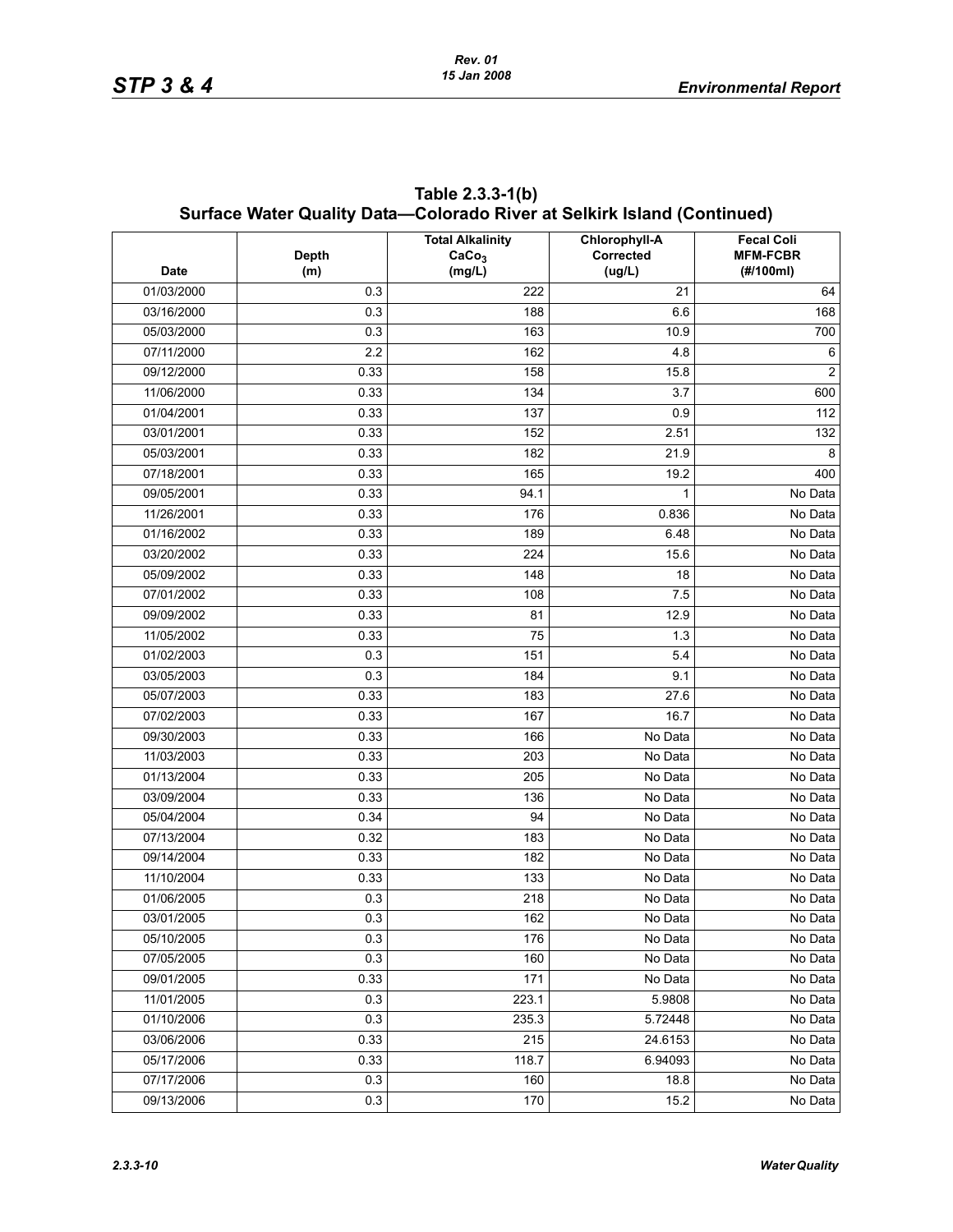|            | <b>Depth</b><br>(m) | $NH3-N$<br><b>Total</b><br>(mg/L) | рH<br>(SU) | PHEOPHTN A<br>(ug/L) | <b>Residual Total</b><br>(Nonfilterable)<br>(mg/L) | <b>Residual</b><br><b>Total Filtrate</b><br>Dissolved-180<br>(mg/L) | <b>Specific</b><br><b>Conductivity</b><br><b>Field</b><br>(µmhos/cm) | Sulfate SO <sub>4</sub><br>(mg/L) |
|------------|---------------------|-----------------------------------|------------|----------------------|----------------------------------------------------|---------------------------------------------------------------------|----------------------------------------------------------------------|-----------------------------------|
| 01/03/2000 | 0.3                 | < 0.02                            | No Data    | 6.9                  | 21                                                 | 4,280                                                               | No Data                                                              | 340                               |
| 01/03/2000 | 1.0                 | No Data                           | 8.16       | No Data              | No Data                                            | No Data                                                             | 7,766                                                                | No Data                           |
| 03/16/2000 | 0.3                 | 0.098                             | No Data    | 2.3                  | 21                                                 | 2,380                                                               | No Data                                                              | 206                               |
| 03/16/2000 | 1.0                 | No Data                           | 8.08       | No Data              | No Data                                            | No Data                                                             | 4,287                                                                | No Data                           |
| 05/03/2000 | 0.3                 | 0.291                             | No Data    | 2.6                  | 34                                                 | No Data                                                             | No Data                                                              | 338                               |
| 05/03/2000 | 1.0                 | No Data                           | 7.95       | No Data              | No Data                                            | No Data                                                             | 7,241d                                                               | No Data                           |
| 07/11/2000 | 2.2                 | < 0.02                            | 7.74       | 1.3                  | 31                                                 | No Data                                                             | 23,468                                                               | 582                               |
| 09/12/2000 | 0.33                | < 0.02                            | No Data    | 5.2                  | 91                                                 | No Data                                                             | No Data                                                              | 1,650                             |
| 09/12/2000 | 0.5                 | No Data                           | 8.14       | No Data              | No Data                                            | No Data                                                             | 33,826                                                               | No Data                           |
| 11/06/2000 | 0.33                | 0.135                             | No Data    | 1.2                  | 47                                                 | No Data                                                             | No Data                                                              | 408                               |
| 11/06/2000 | 1.0                 | No Data                           | 7.85       | No Data              | No Data                                            | No Data                                                             | 9,539                                                                | No Data                           |
| 01/04/2001 | 0.33                | 0.0223                            | No Data    | < 0.5                | 66                                                 | No Data                                                             | No Data                                                              | 35.1                              |
| 01/04/2001 | 0.6                 | No Data                           | 8.02       | No Data              | No Data                                            | No Data                                                             | 432                                                                  | No Data                           |
| 03/01/2001 | 0.33                | < 0.02                            | No Data    | 0.593                | 37                                                 | No Data                                                             | No Data                                                              | 35.2                              |
| 03/01/2001 | 0.8                 | No Data                           | 8.2        | No Data              | No Data                                            | No Data                                                             | 508                                                                  | No Data                           |
| 05/03/2001 | 0.2                 | No Data                           | 8.65       | No Data              | No Data                                            | No Data                                                             | 1,815d                                                               | No Data                           |
| 05/03/2001 | 0.33                | 0.037                             | No Data    | 6.6                  | 30                                                 | No Data                                                             | No Data                                                              | 91.2                              |
| 07/18/2001 | 0.33                | < 0.02                            | No Data    | 7.34                 | 29                                                 | No Data                                                             | No Data                                                              | 217                               |
| 07/18/2001 | 0.7                 | No Data                           | 8.59       | No Data              | No Data                                            | No Data                                                             | 5,189                                                                | No Data                           |
| 09/05/2001 | 0.33                | < 0.02                            | No Data    | < 0.5                | 113                                                | No Data                                                             | No Data                                                              | 15.4                              |
| 09/05/2001 | 0.5                 | No Data                           | 7.61       | No Data              | No Data                                            | No Data                                                             | 260                                                                  | No Data                           |
| 11/26/2001 | 0.33                | < 0.02                            | No Data    | < 0.5                | 77                                                 | No Data                                                             | No Data                                                              | 30.4                              |

Water Quality *Water Quality 2.3.3-11*

*Rev. 01*<br>15 Jan 2008 *15 Jan 2008*

 $2.3.3 - 11$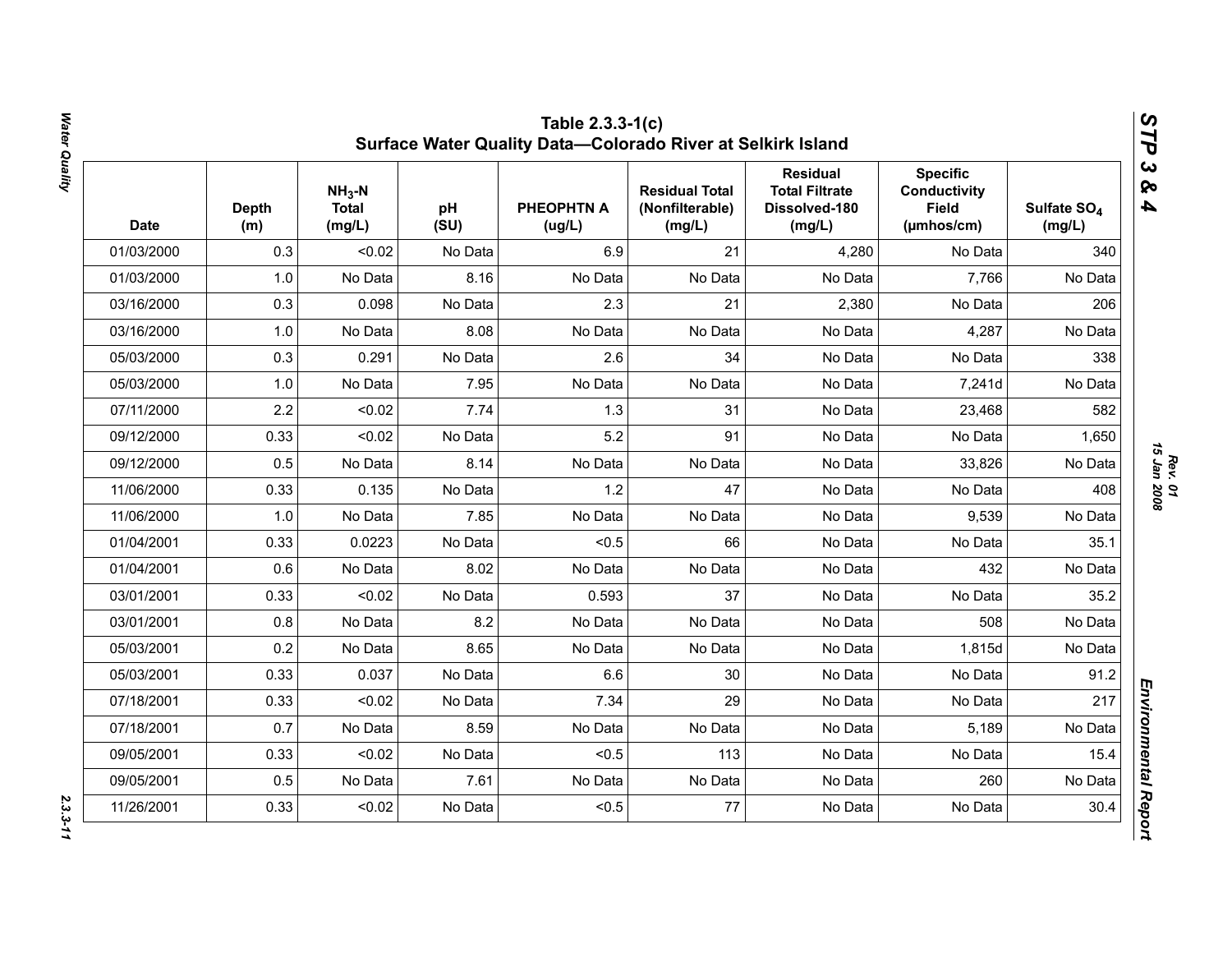| <b>Date</b> | <b>Depth</b><br>(m) | $NH3$ -N<br><b>Total</b><br>(mg/L) | pH<br>(SU) | <b>PHEOPHTN A</b><br>(ug/L) | <b>Residual Total</b><br>(Nonfilterable)<br>(mg/L) | <b>Residual</b><br><b>Total Filtrate</b><br>Dissolved-180<br>(mg/L) | <b>Specific</b><br><b>Conductivity</b><br><b>Field</b><br>(µmhos/cm) | Sulfate SO <sub>4</sub><br>(mg/L) |
|-------------|---------------------|------------------------------------|------------|-----------------------------|----------------------------------------------------|---------------------------------------------------------------------|----------------------------------------------------------------------|-----------------------------------|
| 11/26/2001  | 0.8                 | No Data                            | 7.9        | No Data                     | No Data                                            | No Data                                                             | 504                                                                  | No Data                           |
| 01/16/2002  | 0.33                | 0.0413                             | No Data    | 1.73                        | 42                                                 | No Data                                                             | No Data                                                              | 36.5                              |
| 01/16/2002  | 0.5                 | No Data                            | 7.87       | No Data                     | No Data                                            | No Data                                                             | 537                                                                  | No Data                           |
| 03/20/2002  | 0.33                | 0.04                               | No Data    | 9.7                         | 11                                                 | No Data                                                             | No Data                                                              | 132                               |
| 03/20/2002  | 0.8                 | No Data                            | 8.3        | No Data                     | No Data                                            | No Data                                                             | 3,094                                                                | No Data                           |
| 05/09/2002  | 0.33                | < 0.02                             | No Data    | 4.4                         | 14                                                 | No Data                                                             | No Data                                                              | 177                               |
| 07/01/2002  | 0.33                | 0.06                               | No Data    | 2.5                         | 38                                                 | No Data                                                             | No Data                                                              | 18                                |
| 09/09/2002  | 0.33                | < 0.02                             | No Data    | 5.8                         | 320                                                | No Data                                                             | No Data                                                              | 7.2                               |
| 09/09/2002  | 0.6                 | No Data                            | 7.83       | No Data                     | No Data                                            | No Data                                                             | 224                                                                  | No Data                           |
| 09/09/2002  | 2.0                 | No Data                            | 7.8        | No Data                     | No Data                                            | No Data                                                             | 225                                                                  | No Data                           |
| 11/05/2002  | 0.3                 | No Data                            | 8.17       | No Data                     | No Data                                            | No Data                                                             | 142                                                                  | No Data                           |
| 11/05/2002  | 0.33                | < 0.02                             | No Data    | < 0.5                       | 506                                                | No Data                                                             | No Data                                                              | 4.83                              |
| 01/02/2003  | 0.3                 | < 0.02                             | 8          | 1.7                         | 408                                                | No Data                                                             | 379                                                                  | 26.1                              |
| 01/02/2003  | 1.6                 | No Data                            | 7.92       | No Data                     | No Data                                            | No Data                                                             | 379                                                                  | No Data                           |
| 03/05/2003  | 0.3                 | < 0.02                             | 8.08       | 2.2                         | 193                                                | No Data                                                             | 477                                                                  | 32.6                              |
| 05/07/2003  | 0.3                 | No Data                            | 7.88       | No Data                     | No Data                                            | No Data                                                             | 1,755                                                                | No Data                           |
| 05/07/2003  | 0.33                | 0.243                              | No Data    | 6.4                         | 24                                                 | No Data                                                             | No Data                                                              | 82                                |
| 05/07/2003  | 1.1                 | No Data                            | 7.85       | No Data                     | No Data                                            | No Data                                                             | 1,757                                                                | No Data                           |
| 07/02/2003  | 0.3                 | No Data                            | 8.2        | No Data                     | No Data                                            | No Data                                                             | 2,686                                                                | No Data                           |
| 07/02/2003  | 0.33                | 0.069                              | No Data    | 3.6                         | 18                                                 | No Data                                                             | No Data                                                              | 116                               |
| 07/02/2003  | 1.2                 | No Data                            | 8.16       | No Data                     | No Data                                            | No Data                                                             | 2,721                                                                | No Data                           |
| 09/30/2003  | 0.33                | 0.02                               | 8.37       | No Data                     | 31                                                 | 969                                                                 | 1,793                                                                | 78.1                              |

**Water Quality**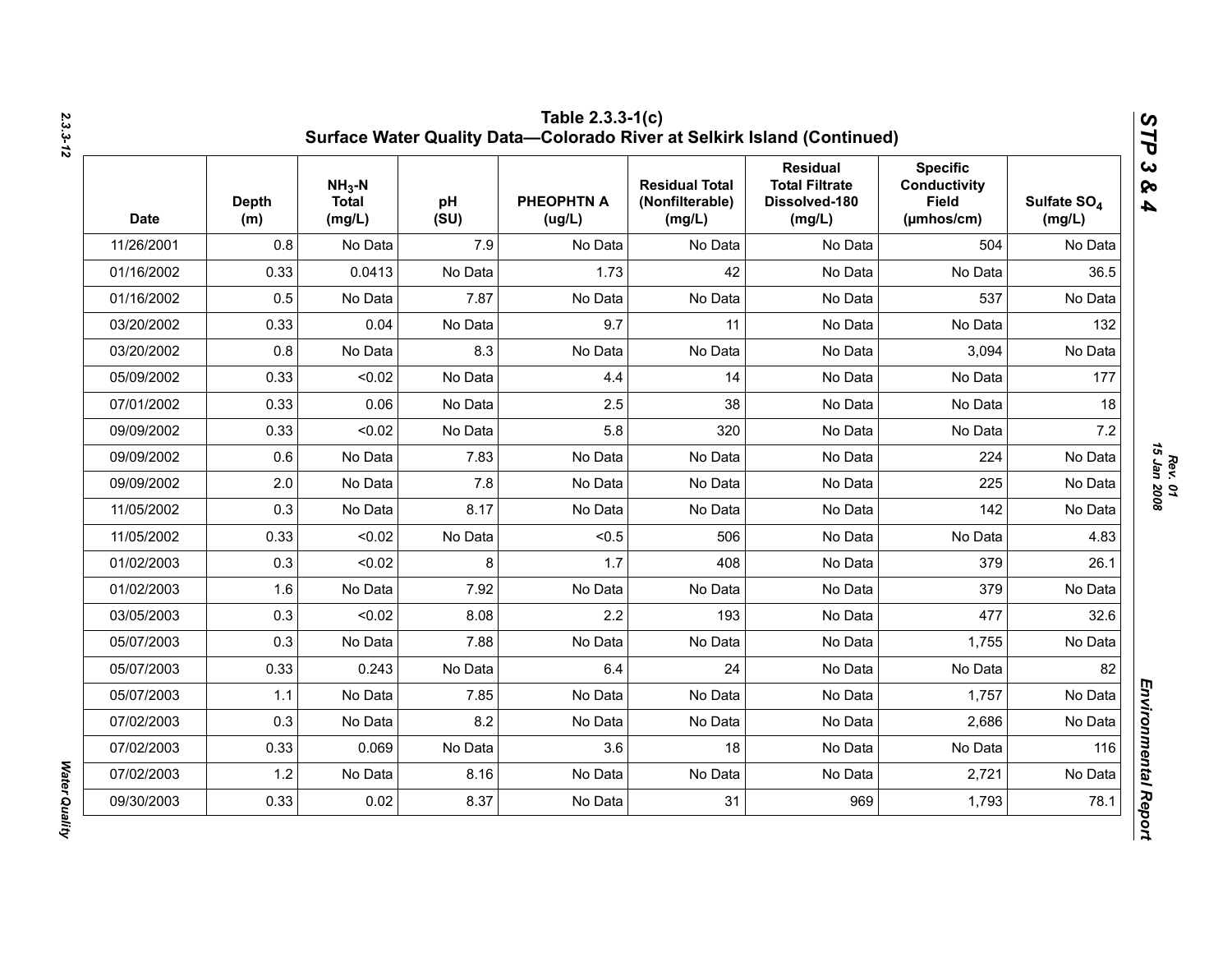| <b>Date</b> | <b>Depth</b><br>(m) | $NH3-N$<br><b>Total</b><br>(mg/L) | pH<br>(SU) | <b>PHEOPHTN A</b><br>(ug/L) | <b>Residual Total</b><br>(Nonfilterable)<br>(mg/L) | <b>Residual</b><br><b>Total Filtrate</b><br>Dissolved-180<br>(mg/L) | <b>Specific</b><br><b>Conductivity</b><br><b>Field</b><br>(µmhos/cm) | Sulfate SO <sub>4</sub><br>(mg/L) |
|-------------|---------------------|-----------------------------------|------------|-----------------------------|----------------------------------------------------|---------------------------------------------------------------------|----------------------------------------------------------------------|-----------------------------------|
| 11/03/2003  | 0.33                | < 0.02                            | 8.03       | No Data                     | 20                                                 | 873                                                                 | 1,616                                                                | 65.2                              |
| 01/13/2004  | 0.33                | < 0.02                            | 7.86       | No Data                     | 24                                                 | 2,450                                                               | 4,239                                                                | 171                               |
| 03/09/2004  | 0.33                | < 0.02                            | 7.9        | No Data                     | 21                                                 | 447                                                                 | 788                                                                  | 53.5                              |
| 05/04/2004  | 0.34                | 0.029                             | 7.82       | No Data                     | 44                                                 | 249                                                                 | 305                                                                  | 18.8                              |
| 07/13/2004  | 0.32                | < 0.02                            | 8.4        | No Data                     | 21                                                 | 279                                                                 | 504                                                                  | 24.6                              |
| 07/13/2004  | 1.2                 | No Data                           | 8.34       | No Data                     | No Data                                            | No Data                                                             | 510                                                                  | No Data                           |
| 09/14/2004  | 0.33                | < 0.02                            | 8.22       | No Data                     | 11                                                 | 3,650                                                               | 6,933                                                                | 271                               |
| 09/14/2004  | 1.26                | No Data                           | 7.92       | No Data                     | No Data                                            | No Data                                                             | 10,360                                                               | No Data                           |
| 11/10/2004  | 0.33                | 0.038                             | 7.61       | No Data                     | 49                                                 | 354                                                                 | 679                                                                  | 36.3                              |
| 11/10/2004  | 0.88                | No Data                           | 7.61       | No Data                     | No Data                                            | No Data                                                             | 649                                                                  | No Data                           |
| 01/06/2005  | 0.3                 | < 0.02                            | 8.21       | No Data                     | 29                                                 | 337                                                                 | 599                                                                  | 34.1                              |
| 03/01/2005  | 0.3                 | < 0.02                            | 8.08       | No Data                     | 67                                                 | 278                                                                 | 477                                                                  | 27.1                              |
| 05/10/2005  | 0.3                 | 0.215                             | 7.8        | No Data                     | 44                                                 | 668                                                                 | 1,294                                                                | 61.1                              |
| 07/05/2005  | 0.3                 | < 0.02                            | 8.21       | No Data                     | 18                                                 | 829                                                                 | 1,593                                                                | 65.8                              |
| 09/01/2005  | 0.33                | < 0.02                            | 8.26       | No Data                     | 13                                                 | 9,420                                                               | 20,720                                                               | 654                               |
| 11/01/2005  | 0.3                 | 0.07909                           | 8.07       | $3$                         | 8                                                  | 2,335                                                               | 4,743                                                                | 180.455                           |
| 01/10/2006  | 0.3                 | 0.03709                           | 8.14       | $3$                         | 9                                                  | 1,810                                                               | 3,912                                                                | 153.04                            |
| 03/06/2006  | 0.33                | < 0.02                            | 8.47       | $3$                         | 23                                                 | 2,115                                                               | 4,272                                                                | 174.74                            |
| 05/17/2006  | 0.33                | 0.087443                          | 7.93       | $3$                         | 14                                                 | 2,365                                                               | 4,552                                                                | 195.828                           |
| 07/17/2006  | 0.3                 | < 0.02                            | 8.28       | $3$                         | 9                                                  | 571                                                                 | 1,172                                                                | 50.8                              |
| 09/13/2006  | 0.3                 | 0.176                             | 7.89       | 5.11                        | 16                                                 | 4,010                                                               | 7,295                                                                | 271                               |

2.3.3-13

*Rev. 01*<br>15 Jan 2008 *15 Jan 2008*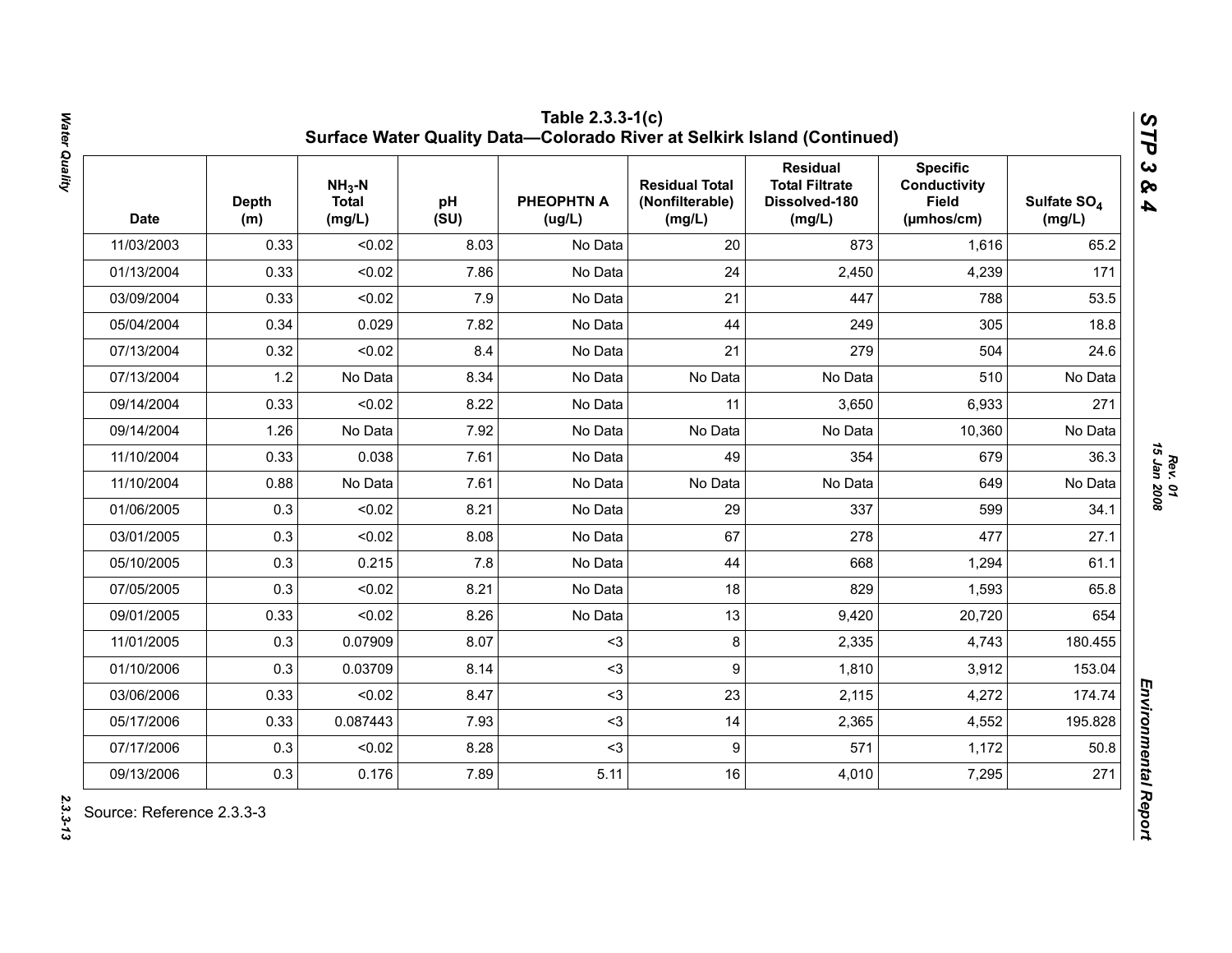| <b>Month</b> | <b>Colorado River (Acre-feet)</b> | <b>Colorado River (Cubic Feet/second)</b> |
|--------------|-----------------------------------|-------------------------------------------|
| January      | 205,600                           | 3,344                                     |
| February     | 194,500                           | 3,502                                     |
| March        | 63,200                            | 1,028                                     |
| April        | 60,400                            | 1,015                                     |
| May          | 255,400                           | 4,154                                     |
| June         | 210,500                           | 3,538                                     |
| July         | 108,400                           | 1,763                                     |
| August       | 62,000                            | 1,008                                     |
| September    | 61,900                            | 1,040                                     |
| October      | 71,300                            | 1,160                                     |
| November     | 66,500                            | 1,118                                     |
| December     | 68,000                            | 1,143                                     |

**Table 2.3.3-2 Matagorda Bay Monthly Target Inflow Needs for the Colorado River**

Source: Reference 2.3.3-4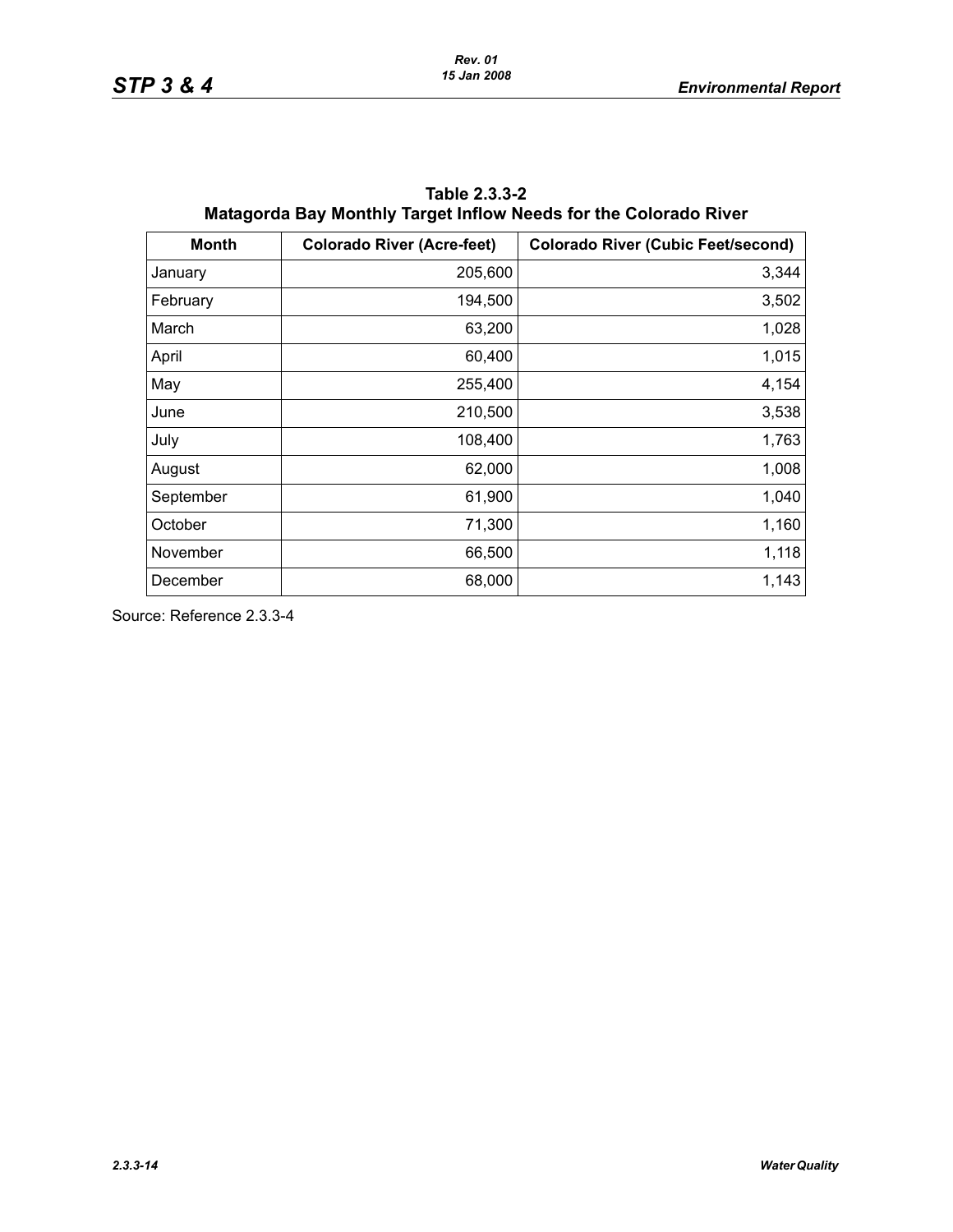| <b>Parameter</b>                         |        | Sample Date [2]<br><b>July 25, 2006</b> |        | Sample Date [3]<br>Oct. 17, 2006 |
|------------------------------------------|--------|-----------------------------------------|--------|----------------------------------|
| Aluminum (AI)                            | < 0.5  | 1.7                                     | 1.0    | 1.4                              |
| Barium (Ba)                              | 2.0    | 2.0                                     | 4.0    | 4.0                              |
| Boron (B)                                | 1.2    | 1.2                                     | 1.1    | 1.1                              |
| Cadmium (Cd)                             | 2.00   | 2.00                                    | < 0.40 | < 0.40                           |
| Calcium (Ca)                             | 48     | 53                                      | 50     | 53                               |
| Chromium (Cr)                            | < 0.05 | < 0.05                                  | < 0.10 | 0.24                             |
| Copper (Cu)                              | < 0.05 | < 0.05                                  | < 0.10 | < 0.10                           |
| Iron (Fe)                                | < 0.05 | 1.4                                     | < 0.10 | 0.95                             |
| Lead (Pb)                                | 1.0    | 1.0                                     | 2.0    | 2.0                              |
| Lithium (Li)                             | < 0.05 | < 0.05                                  | < 0.10 | < 0.10                           |
| Magnesium (Mg)                           | 78     | 78                                      | 78     | 78                               |
| Manganese (Mn)                           | < 0.05 | 0.26                                    | < 0.10 | < 0.10                           |
| Molybdenum (Mo)                          | < 0.5  | < 0.5                                   | 1.0    | 1.0                              |
| Nickel (Ni)                              | < 0.5  | < 0.5                                   | 1.0    | 1.0                              |
| Phosphorus (P)                           | < 5.0  | 5.0                                     | < 9.9  | < 9.9                            |
| Phosphorus (PO <sub>4</sub> )            | < 15.3 | < 15.3                                  | < 30.3 | < 30.4                           |
| Potassium (K)                            | 22.0   | 22.0                                    | 24.0   | 24.0                             |
| Silica $(S_iO_2)$                        | 19.0   | 28                                      | 17.0   | 25.0                             |
| Sodium (Na)                              | 560    | 560                                     | 620    | 620                              |
| Strontium (Sr)                           | 0.81   | 0.81                                    | 0.82   | 0.82                             |
| Vanadium (V)                             | 1.00   | 1.00                                    | < 4.95 | < 4.96                           |
| Zinc (Zn)                                | < 0.05 | < 0.05                                  | < 0.10 | < 0.10                           |
| Calcium $(C_aCO_3)$                      | 120    | 130                                     | 120    | 130                              |
| Magnesium $(C_aCO_3)$                    | 320    | 320                                     | 320    | 320                              |
| Sodium (C <sub>a</sub> CO <sub>3</sub> ) | 1,200  | 1,200                                   | 1,400  | 1,400                            |
| Calculated Hardness $(C_4CO_3)$          | 440    | 450                                     | 440    | 450                              |
| Bromide (Br)                             |        | 6.6                                     |        | 6.9                              |
| Chloride (CI)                            |        | 1,100                                   |        | 1,100                            |
| Nitrate $(NO3)$                          |        | 2.0                                     |        | 2.0                              |
| Nitrite $(NO2)$                          |        | 2.0                                     |        | 2.0                              |
| Sulfate $(SO4)$                          |        | 190                                     |        | 190                              |

**Table 2.3.3-3 Water Quality Data—Main Cooling Reservoir [1]**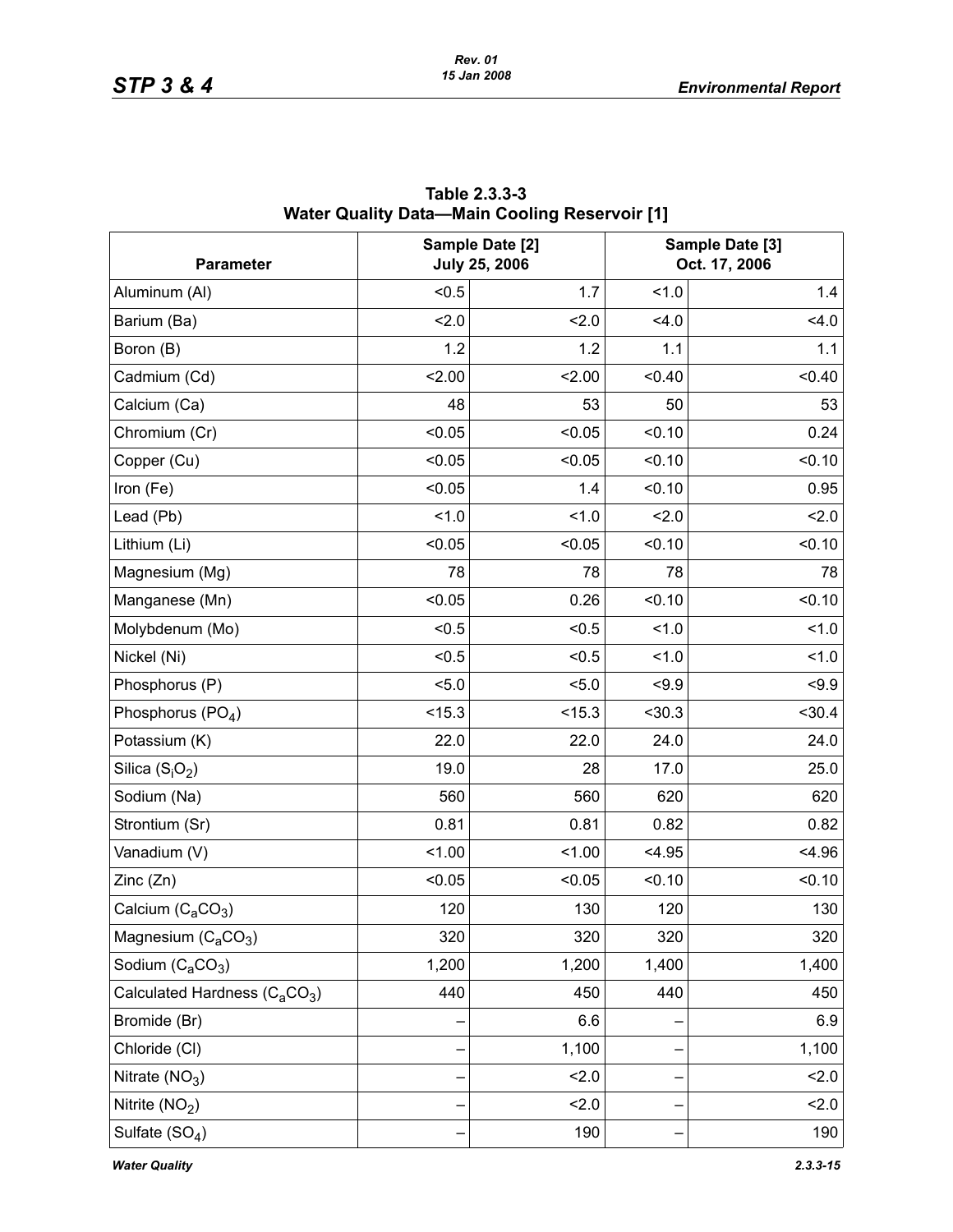| <b>Parameter</b>                | Sample Date [2]<br><b>July 25, 2006</b> | Sample Date [3]<br>Oct. 17, 2006 |
|---------------------------------|-----------------------------------------|----------------------------------|
| Chloride $(C_4CO_3)$            | 1,500                                   | 1,500                            |
| Nitrate $(C_2CO_3)$             | 1.6                                     | 1.6                              |
| Sulfate $(C_4CO_3)$             | 190                                     | 200                              |
| Bicarbonate $(C_4CO_3)$         | 170                                     | 190                              |
| Carbonate $(C_4CO_3)$           | 36                                      | 17                               |
| Methyl Orange $(C_4CO_3)$       | 210                                     | 210                              |
| Phenolphthalein $(C_4CO_3)$     | 18                                      | ~10                              |
| pH                              | 8.8 S.U.                                | 8.5 S.U.                         |
| Conductivity                    | $3,600 \mu S/cm$                        | $3,700 \mu S/cm$                 |
| Suspended Solids (Total @ 105C) | 150                                     | 30                               |

| Table 2.3.3-3                                             |  |
|-----------------------------------------------------------|--|
| Water Quality Data—Main Cooling Reservoir [1] (Continued) |  |

[1] All concentration units in mg/L unless noted otherwise.

[2] Reference 2.3.3-9.

[3] Reference 2.3.3-10.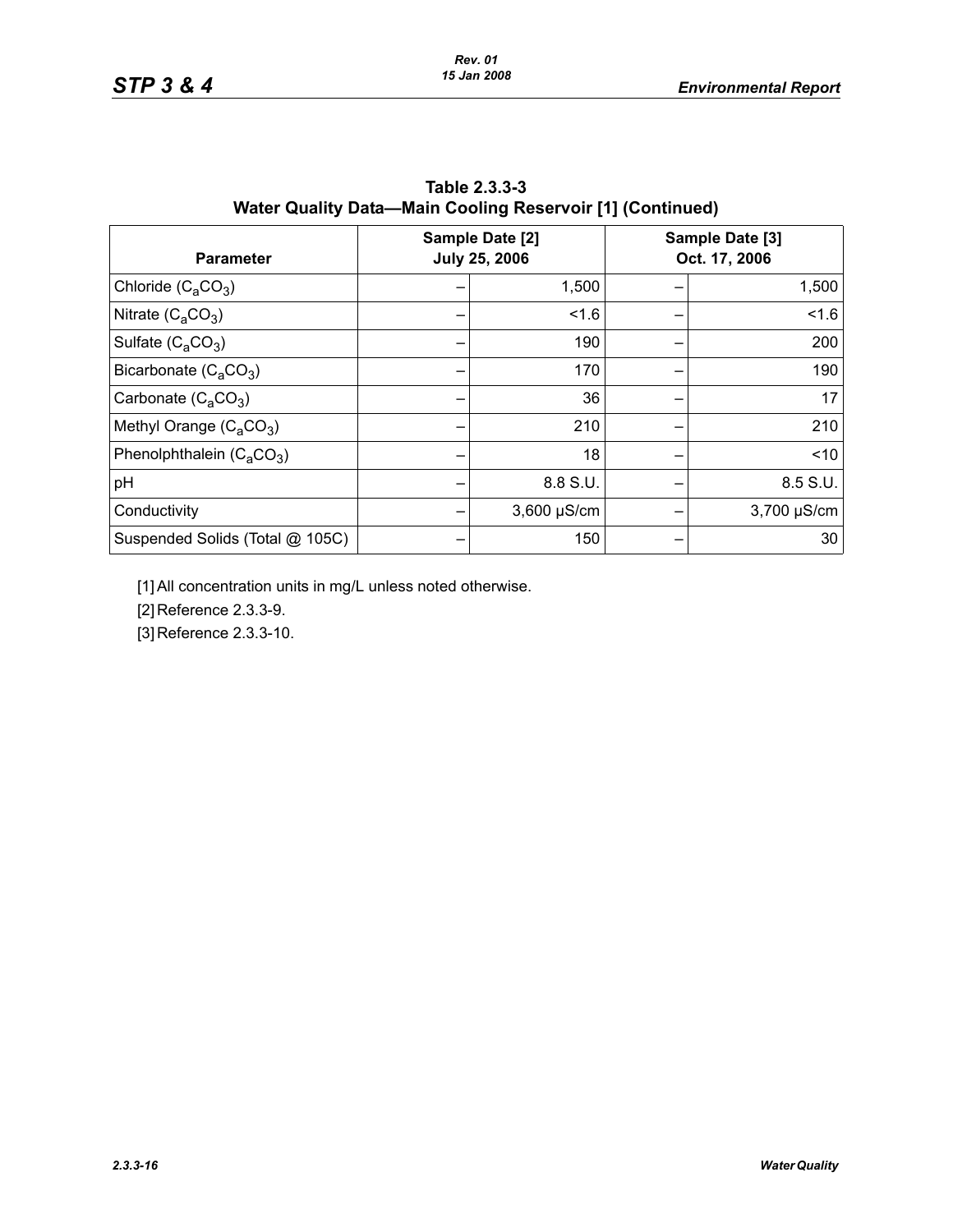| Medium:                        | <b>Surface Water</b>                   |                                                     |                                                     |                                       |                                                    | <b>Units: PicoCuries per</b><br>Kilogram                    |
|--------------------------------|----------------------------------------|-----------------------------------------------------|-----------------------------------------------------|---------------------------------------|----------------------------------------------------|-------------------------------------------------------------|
|                                | <b>TOTAL</b><br><b>ANALYSES</b>        |                                                     | <b>INDICATOR</b>                                    |                                       | <b>LOCATION WITH HIGHEST ANNUAL</b><br><b>MEAN</b> |                                                             |
| <b>ANALYSIS</b><br><b>TYPE</b> | /NONROUTINE<br><b>MEASUREMENT</b><br>S | <b>LOWER</b><br><b>LIMIT OF</b><br><b>DETECTION</b> | <b>LOCATIONS</b><br><b>MEAN [1]</b><br><b>RANGE</b> | <b>LOCATION</b><br><b>INFORMATION</b> | <b>MEAN [1]</b><br><b>RANGE</b>                    | <b>CONTROL LOCATIONS</b><br><b>MEAN [1]</b><br><b>RANGE</b> |
| Hydrogen-3<br>(Tritium)        | 12/0                                   | $2.6E + 02$                                         | $1.3E+04(4/8)$<br>$(1.2E+04 - 1.4E+04)$             | 3 miles SSE<br>(#216)                 | $1.3E+04(4/4)$<br>$(1.2E+04 - 1.4E+04)$            | $- (0/4)$                                                   |
| Iodine-131                     | 40/0                                   | $5.3E + 00$                                         | $- (0/27)$                                          |                                       |                                                    | $- (0/13)$                                                  |
| Cesium-134                     | 40/0                                   | $1.8E + 00$                                         | $- (0/27)$                                          |                                       |                                                    | $- (0/13)$                                                  |
| Cesium-137                     | 40/0                                   | $1.6E + 00$                                         | $- (0/27)$                                          |                                       |                                                    | $- (0/13)$                                                  |
| Manganese-54                   | 40/0                                   | $1.6E + 00$                                         | $- (0/27)$                                          |                                       |                                                    | $- (0/13)$                                                  |
| Iron-59                        | 40/0                                   | $5.1E + 00$                                         | $-(0/27)$                                           |                                       |                                                    | $- (0/13)$                                                  |
| Cobalt-58                      | 40/0                                   | $1.7E + 00$                                         | $- (0/27)$                                          |                                       |                                                    | $- (0/13)$                                                  |
| Cobalt-60                      | 40/0                                   | $1.7E + 00$                                         | $-(0/27)$                                           |                                       |                                                    | $- (0/13)$                                                  |
| Zinc-65                        | 40/0                                   | $3.4E + 00$                                         | $- (0/27)$                                          |                                       |                                                    | $- (0/13)$                                                  |
| Zirconium-95                   | 40/0                                   | $3.1E + 00$                                         | $-(0/27)$                                           |                                       |                                                    | $- (0/13)$                                                  |
| Niobium-95                     | 40/0                                   | $2.1E+00$                                           | $- (0/27)$                                          |                                       |                                                    | $- (0/13)$                                                  |
| Lanthanum-140                  | 40/0                                   | $4.2E + 00$                                         | $- (0/27)$                                          |                                       |                                                    | $- (0/13)$                                                  |
| Barium-140                     | No Data                                |                                                     |                                                     |                                       |                                                    |                                                             |

 $2.3.3 - 17$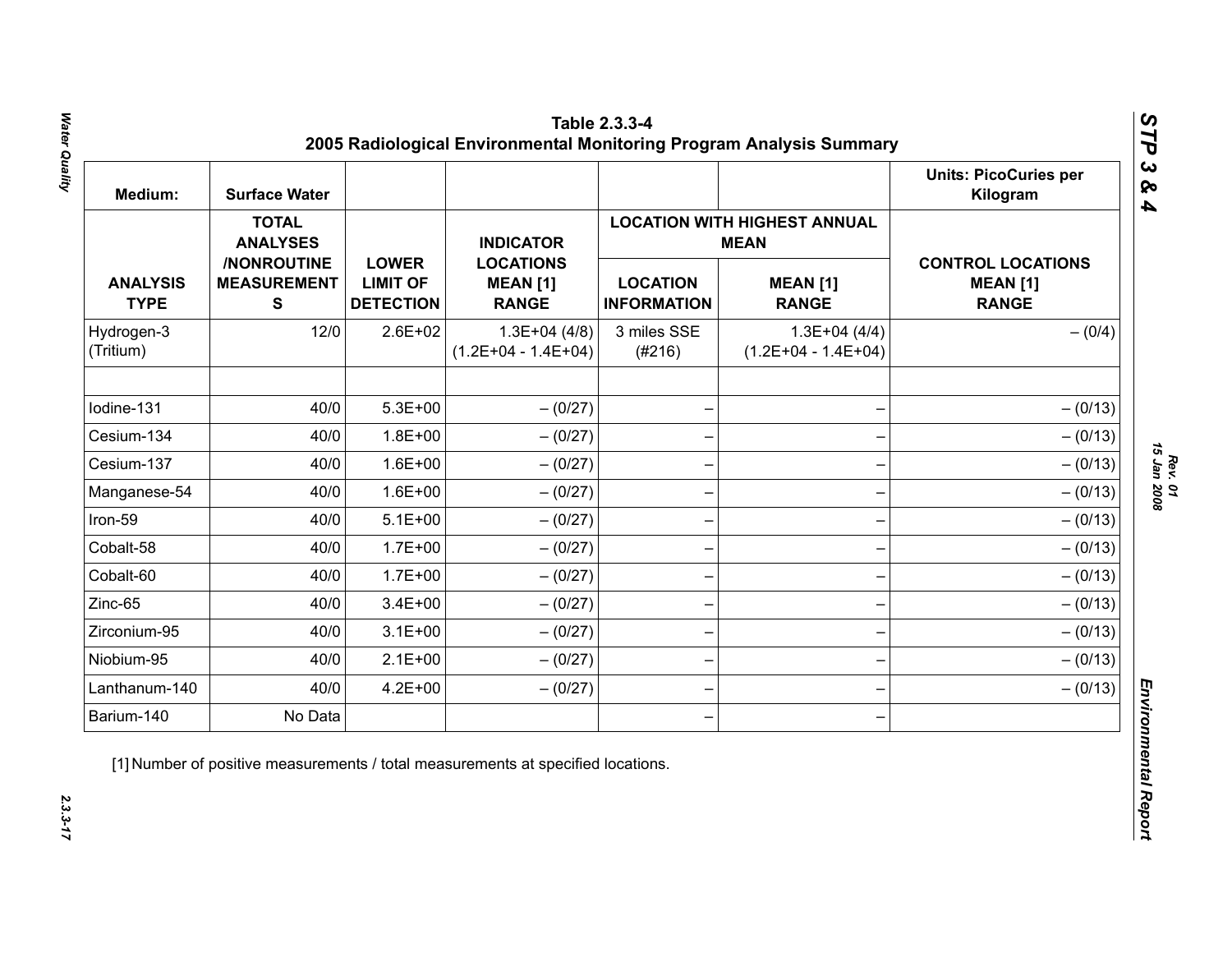| Year | West Branch of<br><b>Colorado River</b><br>(Offsite #213) | <b>Little Robbins</b><br>Slough<br>(Onsite #212) | East Branch of<br><b>Little Robbins</b><br>Slough<br>(Onsite #211) | Ditch NE of<br>(Onsite #229) | <b>MCR</b><br><b>Blowdown</b><br>(Onsite #237) | <b>MCR Blowdown</b><br>(Onsite #216) |
|------|-----------------------------------------------------------|--------------------------------------------------|--------------------------------------------------------------------|------------------------------|------------------------------------------------|--------------------------------------|
| 1995 | 505                                                       | 7,725                                            | 3,297                                                              | 3,576                        | 5,673                                          | 10,850                               |
|      | 1,661                                                     | 2,663                                            | 3,139                                                              | 3,428                        | 3,735                                          | 13,550                               |
|      | 2,630                                                     | 2,046                                            | 2,719                                                              | 3,110                        | 2,330                                          | 13,558                               |
|      | 1,758                                                     | 1,758                                            | 3,190                                                              | 1,382                        | 3,492                                          | 12,737                               |
| 1996 | 2,369                                                     | 2,207                                            | 3,038                                                              | 3,687                        | 3,065                                          | 16,638                               |
|      | 3,405                                                     | 2,820                                            | 3,029                                                              | 3,653                        | 4,132                                          | 17,410                               |
|      | 994                                                       | 782                                              | 1,860                                                              | 1,534                        | 3,420                                          | 13,877                               |
|      | 2,383                                                     | 3,317                                            | 2,903                                                              | 3,753                        | 3,904                                          | 9,678                                |
| 1997 | 269                                                       | 3,387                                            | 2,733                                                              | 2,752                        | 4,805                                          | 11,434                               |
|      | 2,322                                                     | 4,123                                            | 3,392                                                              | 4,593                        | 4,685                                          | 9,864                                |
|      | 183                                                       | 3,809                                            | 4,726                                                              | 5,506                        | 6,155                                          | 9,777                                |
|      | 1,954                                                     | 4,352                                            | 4,652                                                              | 5,745                        | 6,020                                          | 7,973                                |
| 1998 | 858                                                       | 5,086                                            | 5,038                                                              | 5,948                        | 6,665                                          | 9,042                                |
|      | 5,641                                                     | 4,382                                            | 4,382                                                              | 6,576                        | 6,713                                          | 9,223                                |
|      | 209                                                       | 209                                              | 4,828                                                              | 5,755                        | 6,052                                          | 9,481                                |
|      | 498                                                       | 4,491                                            | 5,297                                                              | 6,175                        | 7,628                                          | 10,815                               |
| 1999 | 2,939                                                     | 5,136                                            | 6,048                                                              | 6,199                        | 7,743                                          | 11,226                               |
|      | 5,637                                                     | 3,139                                            | 5,637                                                              | 6,095                        | 7,298                                          | 10,832                               |
|      | 6,093                                                     | 5,534                                            | 6,162                                                              | 6,598                        | 7,451                                          | 10,633                               |
|      | 2,715                                                     | 6,236                                            | 6,352                                                              | 6,944                        | 7,692                                          | 10,695                               |
| 2000 | 4,601                                                     | 5,920                                            | 6,182                                                              | 6,230                        | 7,114                                          | 11,039                               |
|      | 5,876                                                     | 5,502                                            | 5,747                                                              | 6,015                        | 6,400                                          | 11,385                               |
|      | 5,732                                                     | 5,813                                            | 5,618                                                              | 6,595                        | 5,697                                          | 9,203                                |
|      | 5,391                                                     | 5,727                                            | 5,866                                                              | 6,731                        | 6,355                                          | 8,931                                |
| 2001 | 1,905                                                     | 5,468                                            | 5,681                                                              | 5,938                        | 7,289                                          | 8,179                                |
|      | 1,890                                                     | 3,111                                            | 5,501                                                              | 4,945                        | 6,546                                          | 9,646                                |
|      | 1,016                                                     | 2,429                                            | 5,803                                                              | 3,657                        | 7,527                                          | 9,342                                |
|      | 2,110                                                     | 5,630                                            | 5,480                                                              | 6,090                        | 4,110                                          | 9,290                                |
| 2002 | 4,015                                                     | 6,257                                            | 5,860                                                              | 6,248                        | 7,460                                          | 9,756                                |
|      | 4,888                                                     | 4,636                                            | 5,526                                                              | 6,717                        | 6,890                                          | 9,911                                |
|      | 334                                                       | 2,259                                            | 4,935                                                              | 5,166                        | 8,496                                          | 10,744                               |
|      | 1,703                                                     | 5,308                                            | 4,447                                                              | 5,870                        | 6,366                                          | 10,535                               |
| 2003 | 1,800                                                     | 4,450                                            | 4,890                                                              | 5,738                        | 7,290                                          | 11,083                               |
|      | 2,126                                                     | 4,847                                            | 5,216                                                              | 4,163                        | 6,180                                          | 11,055                               |
|      | 271                                                       | 2,783                                            | 4,728                                                              | 4,135                        | 6,376                                          | 9,420                                |
|      | 4,094                                                     | 5,847                                            | 5,301                                                              | 6,505                        | 6,692                                          | 8,128                                |
| 2004 | 722                                                       | 4,377                                            | 4,704                                                              | 5,051                        | 6,690                                          | 9,433                                |
|      | 1,842                                                     | 1,649                                            | 4,959                                                              | 5,613                        | 6,564                                          | 10,978                               |
|      | 5,498                                                     | 3,898                                            | 4,545                                                              | 6,526                        | 7,129                                          | 8,917                                |
|      | 264                                                       | 4,078                                            | 5,508                                                              | 5,994                        | 6,699                                          | 9,228                                |
| 2005 | 3,040                                                     | 5,190                                            | 5,830                                                              | 6,230                        | 8,020                                          | 11,900                               |
|      | 2,470                                                     | 4,330                                            | 5,820                                                              | 1,970                        | 6,820                                          | 13,700                               |
|      | 1,580                                                     | 5,570                                            | 6,000                                                              | 6,400                        | 6,900                                          | 13,700                               |
|      | 3,907                                                     | 3,907                                            | 5,748                                                              | 6,267                        | 6,804                                          | 12,601                               |

| Table 2.3.3-5                                             |  |
|-----------------------------------------------------------|--|
| Tritium Concentration in Surface Water Bodies (pCi/Liter) |  |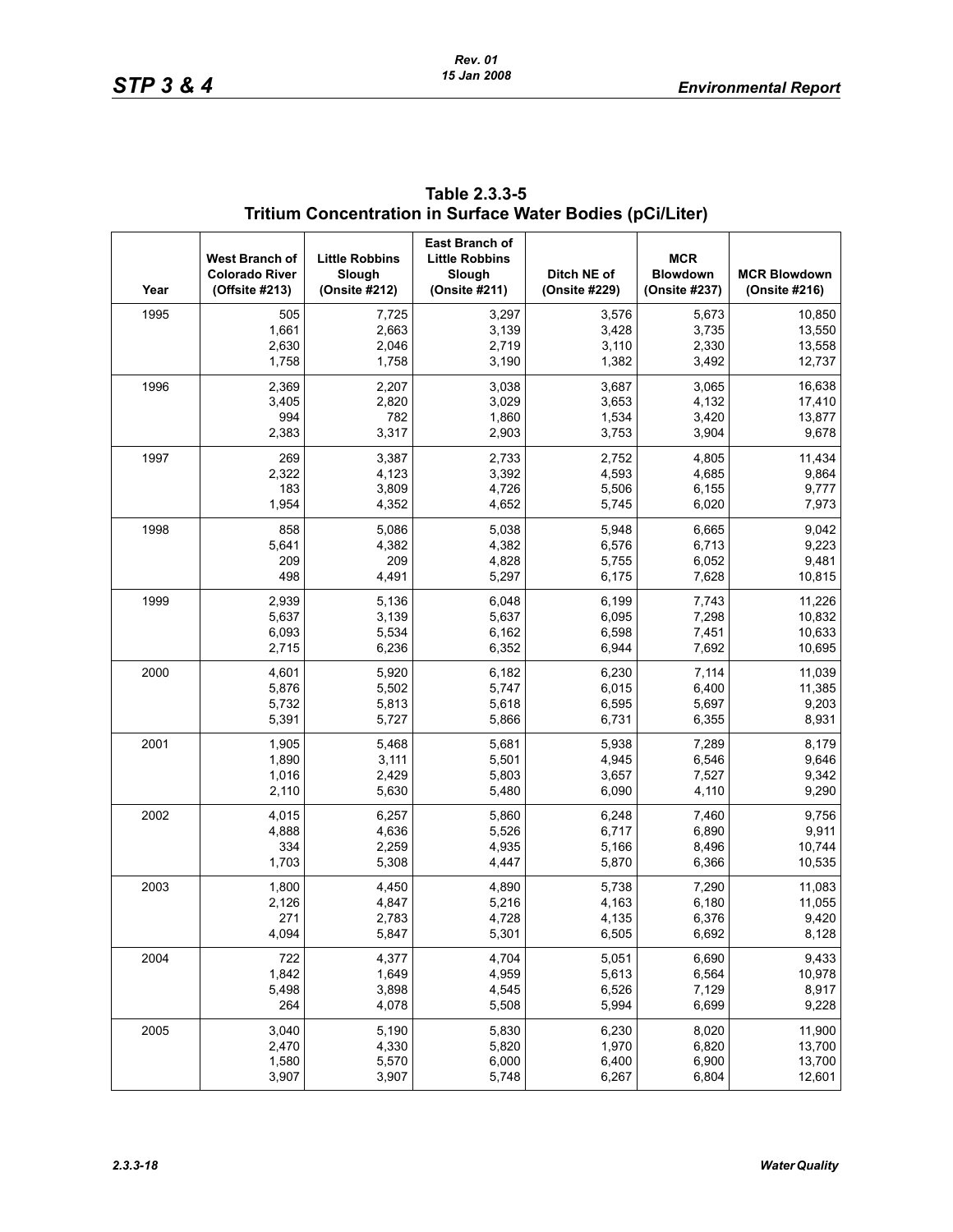| Table 2.3.3-6                                                            |
|--------------------------------------------------------------------------|
| Tritium Concentration (pCi/L) in Existing STP Site Pressure Relief Wells |

| <b>DATE</b> | <b>MCR Relief Well (onsite)</b><br>#701 | <b>MCR Relief Well (onsite)</b><br>#238 |
|-------------|-----------------------------------------|-----------------------------------------|
| 1990        |                                         |                                         |
|             |                                         |                                         |
|             |                                         | 674                                     |
|             |                                         | 0                                       |
| 1991        |                                         | 1167                                    |
|             |                                         | 739                                     |
|             |                                         | 2194                                    |
|             |                                         | 2030                                    |
| 1992        |                                         | 2093                                    |
|             |                                         | 2360                                    |
|             |                                         | 2640                                    |
|             |                                         |                                         |
| 1993        |                                         | 2870                                    |
|             |                                         | 3151                                    |
|             |                                         | 4243                                    |
|             |                                         |                                         |
| 1994        |                                         | 0                                       |
|             |                                         | 5061                                    |
|             |                                         |                                         |
|             |                                         | 5497                                    |
| 1995        | 4784                                    |                                         |
|             | 4408                                    |                                         |
|             | 3770                                    |                                         |
|             |                                         |                                         |
| 1996        | 3470                                    |                                         |
|             | 3279                                    |                                         |
|             | 3368                                    |                                         |
|             | 2842                                    |                                         |
| 1997        | 2958                                    |                                         |
|             | 3645                                    |                                         |
|             | 5154                                    |                                         |
|             | 5757                                    |                                         |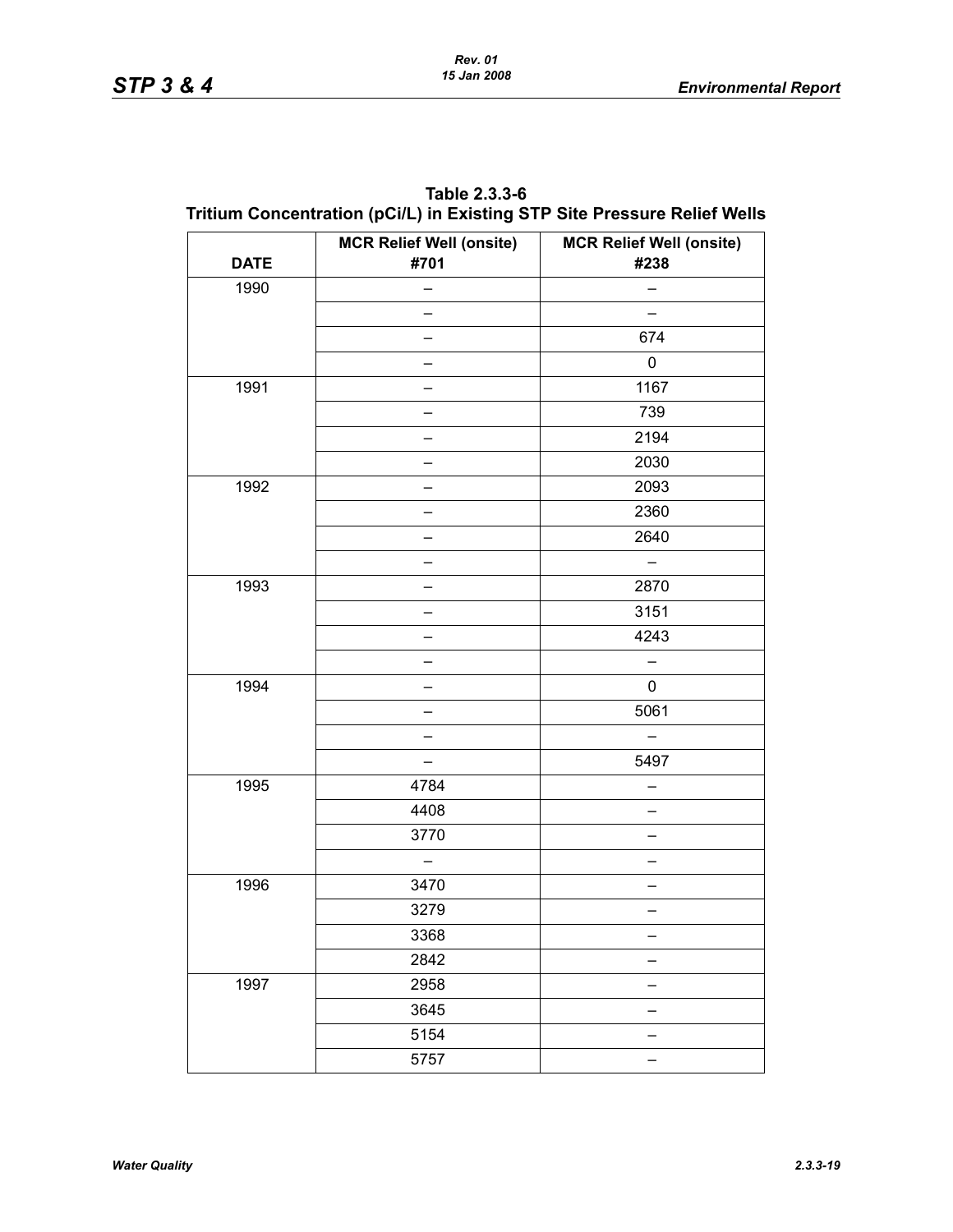| Table 2.3.3-6                                                                        |
|--------------------------------------------------------------------------------------|
| Tritium Concentration (pCi/L) in Existing STP Site Pressure Relief Wells (Continued) |

|             | <b>MCR Relief Well (onsite)</b> | <b>MCR Relief Well (onsite)</b> |
|-------------|---------------------------------|---------------------------------|
| <b>DATE</b> | #701                            | #238                            |
| 1998        | 6387                            |                                 |
|             | 7181                            |                                 |
|             | 7672                            |                                 |
|             | 7106                            |                                 |
| 1999        | 6975                            |                                 |
|             | 6505                            |                                 |
|             | 6526                            |                                 |
|             | 6553                            |                                 |
| 2000        | 6282                            |                                 |
|             | 5873                            |                                 |
|             | 5993                            |                                 |
|             | 6106                            |                                 |
| 2001        | 5546                            |                                 |
|             | 5817                            |                                 |
|             | 6262                            |                                 |
|             | 6143                            |                                 |
| 2002        | 6972                            |                                 |
|             | 6543                            |                                 |
|             | 5653                            |                                 |
|             | 6427                            |                                 |
| 2003        | 6098                            |                                 |
|             | 6257                            |                                 |
|             | 6052                            |                                 |
|             | 5882                            |                                 |
| 2004        | 5655                            |                                 |
|             | 5971                            |                                 |
|             | 6287                            |                                 |
|             | 5657                            |                                 |
| 2005        | 6030                            |                                 |
|             | 6259                            |                                 |
|             | 6535                            |                                 |
|             | 6082                            |                                 |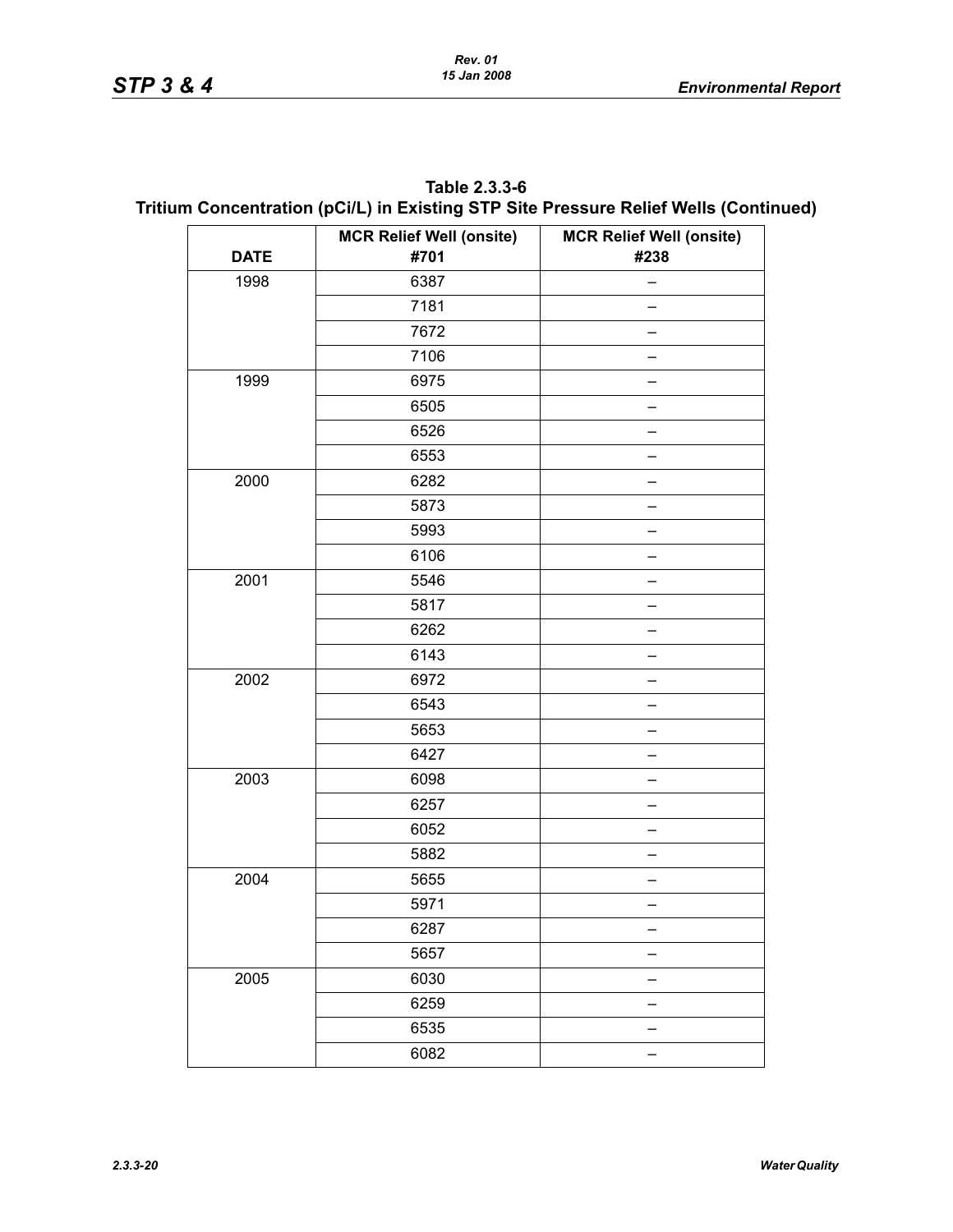|            | <b>Depth</b><br>(f <sup>t</sup> ) | pH<br>SU | <b>Silica</b><br>(mg/L)  | Calcium<br>(mg/L) | <b>Magnesium</b><br>(mg/L) | Sodium<br>(mg/L) | Potassium<br>(mg/L) | Carbonate<br>(mg/L) | <b>Bicarbonate</b><br>(mg/L) | <b>Sulfate</b><br>(mg/L) |
|------------|-----------------------------------|----------|--------------------------|-------------------|----------------------------|------------------|---------------------|---------------------|------------------------------|--------------------------|
| 05/15/1991 | 572                               | 8.2      | $\overline{\phantom{0}}$ | 28.2              | 4.28                       | 70.8             | Ξ.                  | $\mathsf{O}\xspace$ | 240.41                       | 12                       |
| 10/21/1992 | 572                               | $7.5\,$  | 15                       | 18                | $5\phantom{.0}$            | 142              | $1.3$               | $\pmb{0}$           | 349.02                       | 22                       |
| 06/25/1997 | 572                               | 7.71     | 15.8                     | 10.5              | 3.54                       | 162              | 1.48                | $\mathsf{O}\xspace$ | 319.73                       | 20.7                     |
| 05/08/2001 | 572                               | 7.36     | 16                       | 11                | 3.72                       | 173              | 1.31                | $\mathbf 0$         | 305.09                       | 11.7                     |
| 05/10/2001 | 829                               | 7.56     | 14.5                     | 8.2               | 2.97                       | 182              | 1.05                | $\pmb{0}$           | 300.21                       | 9.82                     |
| 09/23/1982 | 800                               | 8.3      | $\overline{\phantom{0}}$ | $\mathbf 5$       | $\mathbf{1}$               | 178              | $-$                 | $\mathbf 0$         | 335.6                        | 12                       |
| 04/28/1992 | 800                               | 8.26     | 14                       | 4.5               | 1.3                        | 178              | 1.4                 | 2.4                 | 358.78                       | 12                       |
| 06/12/1997 | 800                               | 8.31     | 14.1                     | 2.72              | 0.55                       | 171              | 0.95                | 4.8                 | 325.83                       | 15.8                     |
| 05/08/2001 | 800                               | 7.78     | 14.3                     | 3.98              | 1.3                        | 168              | 0.76                | 6.3                 | 342.31                       | 10.7                     |
| 08/18/2005 | 800                               | 8.09     | 14.4                     | $4.8\,$           | 1.6                        | 162              | $1.1$               | $\pmb{0}$           | $\qquad \qquad -$            | $-$                      |
|            |                                   |          |                          |                   |                            |                  |                     |                     |                              |                          |

Water Quality *Water Quality 2.3.3-21*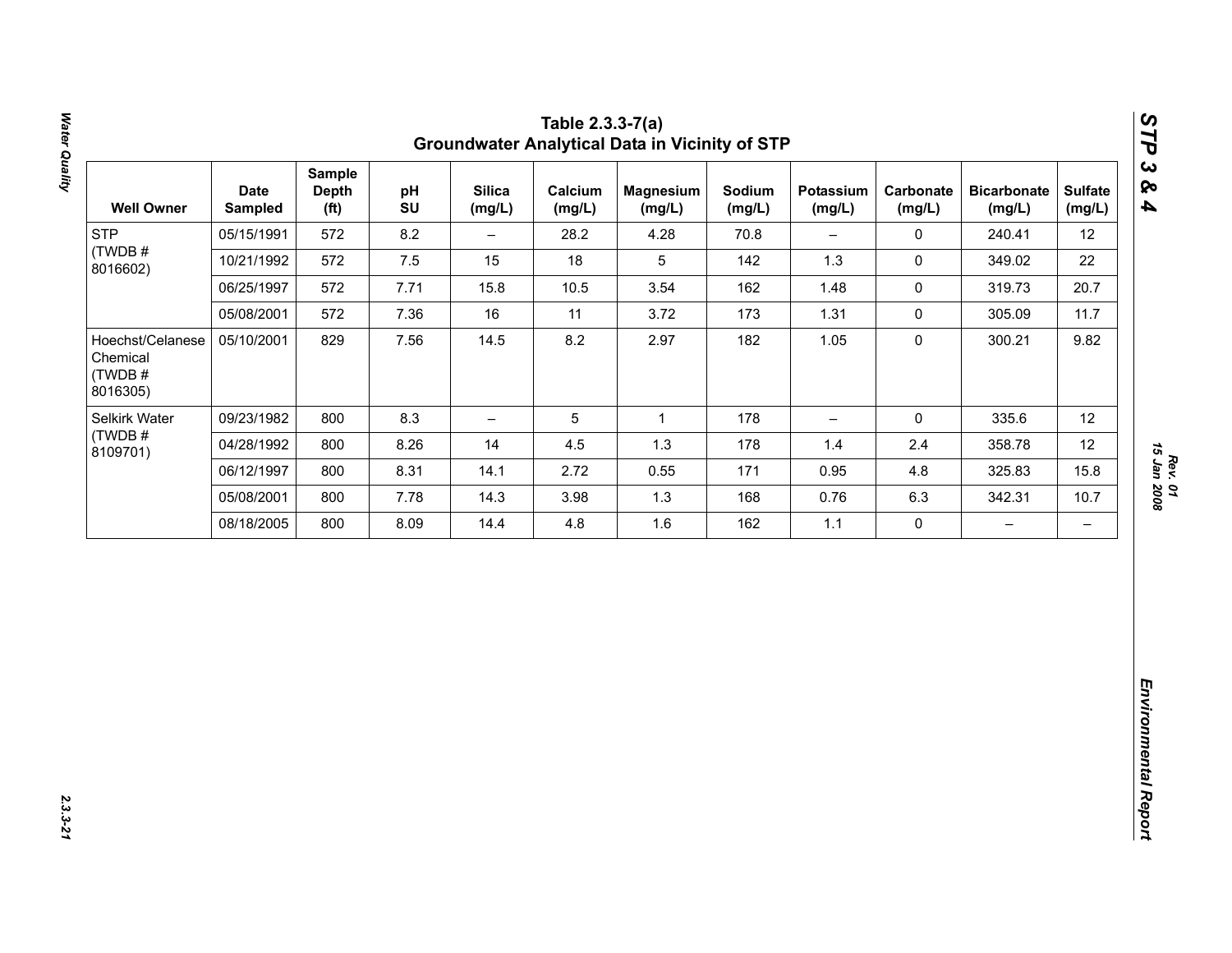| <b>STP</b><br>05/15/1991<br>(TWDB<br>10/21/1992                      | 572 | (mg/L)                   | <b>Fluoride</b><br>(mg/L) | <b>Nitrate</b><br>(mg/L) | <b>Dissolved</b><br><b>Solids</b><br>(mg/L) | <b>Specific</b><br>Cond.<br>$(\mu S/cm)$ | <b>Hardness</b><br>as $C_2CO_3$ | Sodium<br>$(\%)$ | Sodium<br><b>Absorption</b><br>Ratio | <b>Residual</b><br>$N_aCO_3$ |
|----------------------------------------------------------------------|-----|--------------------------|---------------------------|--------------------------|---------------------------------------------|------------------------------------------|---------------------------------|------------------|--------------------------------------|------------------------------|
| #8016602)                                                            |     | 33                       | 0.37                      | 1.4                      | 268                                         | $\overline{\phantom{a}}$                 | 87                              | 63               | 3.28                                 | 2.18                         |
|                                                                      | 572 | 45.5                     | 1.05                      | 2.66                     | 424                                         | 692                                      | 65                              | 82               | 7.63                                 | 4.41                         |
| 06/25/1997                                                           | 572 | 68.9                     | 1.49                      | < 0.18                   | 441                                         | 750                                      | 40                              | 89               | 11.04                                | 4.43                         |
| 05/08/2001                                                           | 572 | 109                      | 0.79                      | < 0.09                   | 476                                         | 865                                      | 42                              | 89               | 11.51                                | 4.15                         |
| Hoechst/<br>05/10/2001<br>Celanese<br>Chemical<br>(TWDB<br>#8016305) | 829 | 120                      | 0.86                      | < 0.09                   | 487                                         | 888                                      | 32                              | 92               | 13.85                                | 4.27                         |
| Selkirk Water<br>09/23/1982                                          | 800 | 84                       | 0.9                       | 0.45                     | 446                                         | 830                                      | 16                              | 95               | 19.01                                | 5.17                         |
| (TWDB#<br>04/28/1992<br>8109701)                                     | 800 | 54                       | 0.99                      | 0.18                     | 445                                         | 766                                      | 16                              | 95               | 19.02                                | 5.63                         |
| 06/12/1997                                                           | 800 | 48.6                     | 0.88                      | < 0.18                   | 419                                         | 719                                      | $\boldsymbol{9}$                | 97               | 24.73                                | 5.32                         |
| 05/08/2001                                                           | 800 | 57                       | 0.86                      | < 0.09                   | 431                                         | 749                                      | 15                              | 95               | 18.7                                 | 5.51                         |
| 08/18/2005                                                           | 800 | $\overline{\phantom{0}}$ | $\overline{\phantom{m}}$  | $\overline{\phantom{0}}$ | $\overline{\phantom{0}}$                    | 735                                      | 19                              | 95               | 16.35                                | $\overline{\phantom{m}}$     |

*2.3.3-22*

*Rev. 01*<br>15 Jan 2008 *15 Jan 2008*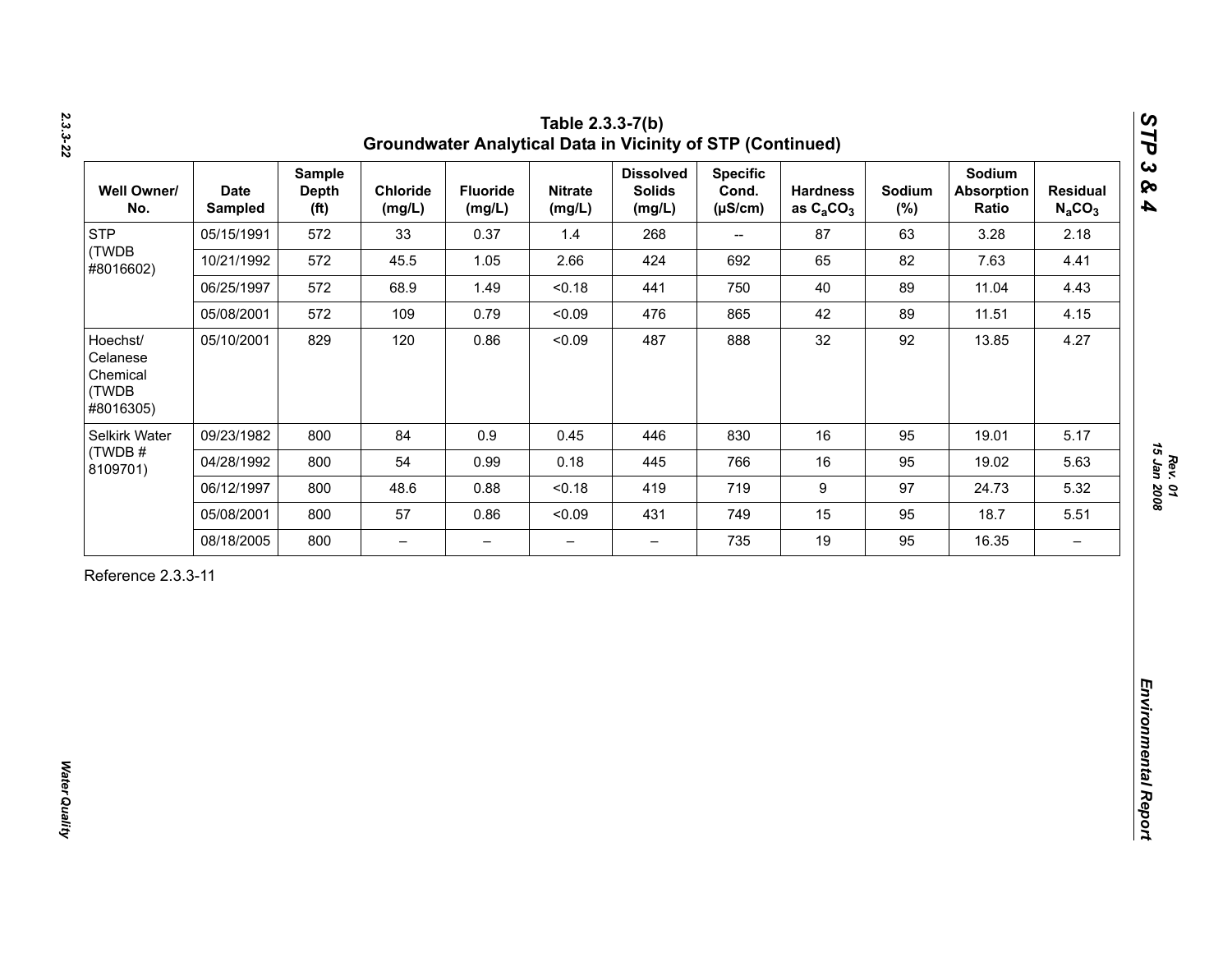| Medium:                 | <b>Drinking Water</b> |                  |                                           |                          |                                                    | <b>Units: PicoCuries per Kilogram</b>     |
|-------------------------|-----------------------|------------------|-------------------------------------------|--------------------------|----------------------------------------------------|-------------------------------------------|
| <b>ANALYSIS</b>         | <b>TOTAL ANALYSES</b> | <b>LOWER</b>     | <b>INDICATOR</b><br><b>LOCATIONS</b>      |                          | <b>LOCATION WITH HIGHEST ANNUAL</b><br><b>MEAN</b> | <b>CONTROL LOCATIONS</b>                  |
| <b>TYPE</b>             | /NONROUTINE           | <b>LIMIT OF</b>  | MEAN (f)*                                 | <b>LOCATION</b>          | $MEAN(f)^*$                                        | $MEAN(f)^*$                               |
|                         | <b>MEASUREMENTS</b>   | <b>DETECTION</b> | <b>RANGE</b>                              | <b>INFORMATION</b>       | <b>RANGE</b>                                       | <b>RANGE</b>                              |
| Gross Beta              | 26/0                  | $1.8E + 00$      | $1.8E+00(12/13)$<br>$(1.2E+00 - 3.0E+00)$ | 14 miles NNE<br>(#228)   | $2.3E+00(13/13)$<br>$(1.4E+00 - 4.3E+00)$          | $2.3E+00(13/13)$<br>$(1.4E+00 - 4.3E+00)$ |
| Hydrogen-3<br>(tritium) | 8/0                   | 2.6E+02          | $-(0/4)$                                  |                          |                                                    | $- (0/4)$                                 |
| Iodine-131              | 26/0                  | $3.2E + 00$      | $- (0/13)$                                | $\overline{\phantom{0}}$ | $\overline{\phantom{m}}$                           | $- (0/13)$                                |
| Cesium-134              | 26/0                  | $2.0E + 00$      | $- (0/13)$                                | $\qquad \qquad -$        | $\overline{\phantom{m}}$                           | $- (0/13)$                                |
| Cesium-137              | 26/0                  | $1.9E + 00$      | $- (0/13)$                                | -                        |                                                    | $- (0/13)$                                |
| Manganese-54            | 26/0                  | $1.8E + 00$      | $- (0/13)$                                | $\qquad \qquad -$        | $\qquad \qquad -$                                  | $- (0/13)$                                |
| Iron-59                 | 26/0                  | 4.9E+00          | $- (0/13)$                                | $\qquad \qquad -$        | $\qquad \qquad -$                                  | $- (0/13)$                                |
| Cobalt-58               | 26/0                  | $1.8E + 00$      | $- (0/13)$                                | $\overline{\phantom{0}}$ | $\qquad \qquad -$                                  | $- (0/13)$                                |
| Cobalt-60               | 26/0                  | $1.9E + 00$      | $- (0/13)$                                | $\overline{\phantom{0}}$ | $\qquad \qquad -$                                  | $- (0/13)$                                |
| Zinc-65                 | 26/0                  | 4.0E+00          | $- (0/13)$                                | $\qquad \qquad -$        | $\overline{\phantom{0}}$                           | $- (0/13)$                                |
| Zirconium-95            | 26/0                  | $3.3E + 00$      | $- (0/13)$                                | $\qquad \qquad -$        | $\overline{\phantom{m}}$                           | $- (0/13)$                                |
| Niobium-95              | 26/0                  | $2.2E + 00$      | $- (0/13)$                                | $\qquad \qquad -$        | $\overline{\phantom{m}}$                           | $- (0/13)$                                |
| Lanthanum-140           | 26/0                  | $3.1E + 00$      | $- (0/13)$                                | $\qquad \qquad -$        | $\overline{\phantom{m}}$                           | $- (0/13)$                                |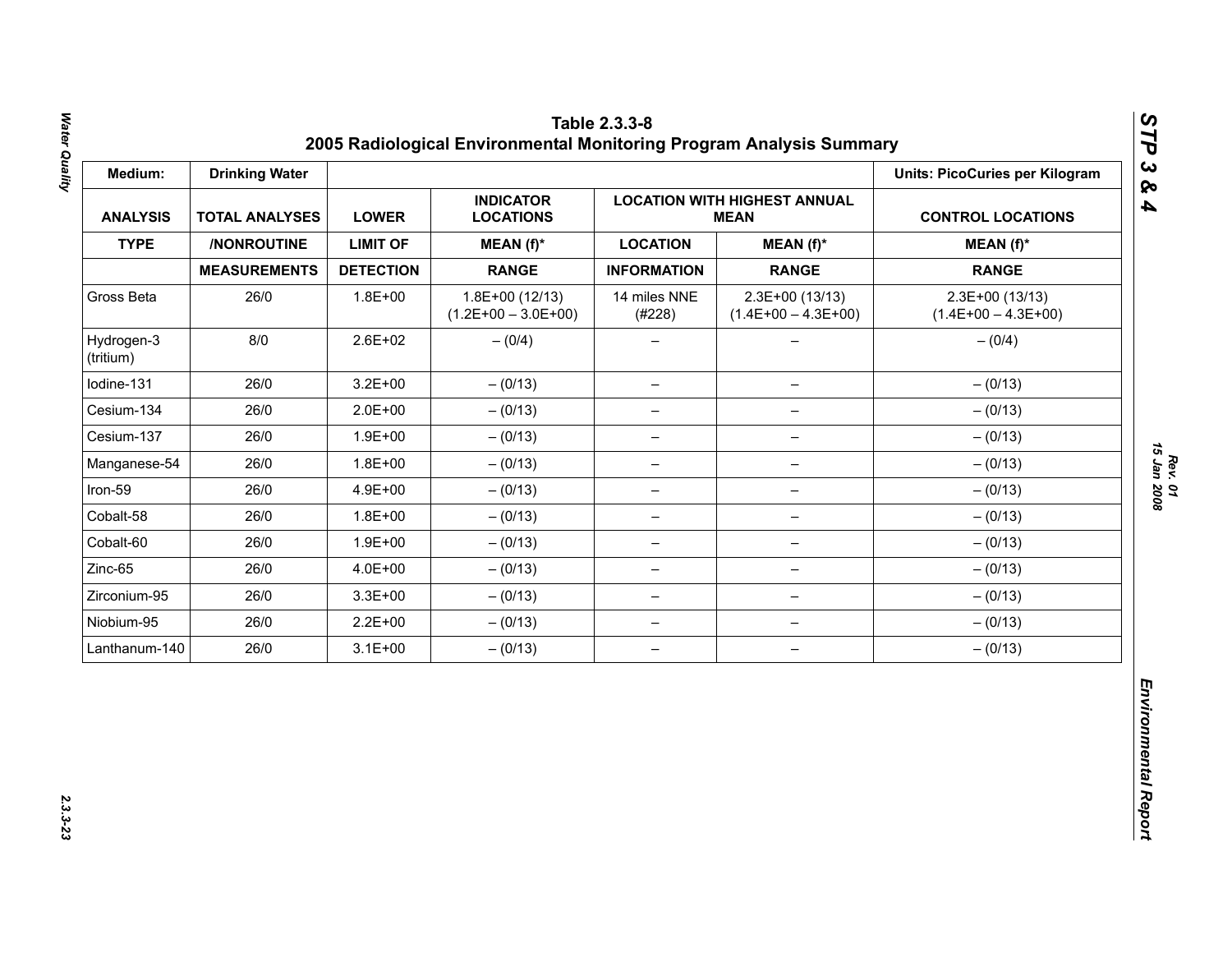| Medium:                 |                       | Groundwater (On site test well) |                                           |                          |                                           | <b>Units: PicoCuries</b><br>per Kilogram |
|-------------------------|-----------------------|---------------------------------|-------------------------------------------|--------------------------|-------------------------------------------|------------------------------------------|
| <b>ANALYSIS</b>         | <b>TOTAL ANALYSES</b> | <b>LOWER</b>                    | <b>INDICATOR LOCATIONS</b>                |                          | <b>LOCATION WITH HIGHEST ANNUAL MEAN</b>  | <b>CONTROL</b><br><b>LOCATIONS</b>       |
| <b>TYPE</b>             | /NONROUTINE           | <b>LIMIT OF</b>                 | MEAN $(f)^*$                              | <b>LOCATION</b>          | $MEAN(f)^*$                               | $MEAN(f)^*$                              |
|                         | <b>MEASUREMENTS</b>   | <b>DETECTION</b>                | <b>RANGE</b>                              | <b>INFORMATION</b>       | <b>RANGE</b>                              | <b>RANGE</b>                             |
| Hydrogen-3<br>(tritium) | 6/0                   | 2.6E+02                         | $1.2E + 03(6/6)$<br>$(1.0E+03 - 1.6E+03)$ | 3.8 miles S<br>(#235)    | $1.2E + 03(6/6)$<br>$(1.0E+03 - 1.6E+03)$ | no samples                               |
| lodine-131              | 6/0                   | $5.3E + 00$                     | $- (0/6)$                                 | $\overline{\phantom{0}}$ | $\overline{\phantom{0}}$                  | no samples                               |
| Cesium-134              | 6/0                   | $1.9E + 00$                     | $- (0/6)$                                 | $\qquad \qquad -$        | —                                         | no samples                               |
| Cesium-137              | 60                    | 1.8E+00                         | $- (0/6)$                                 | $\overline{\phantom{0}}$ | $\qquad \qquad -$                         | no samples                               |
| Manganese-54            | 6/0                   | $1.7E + 00$                     | $- (0/6)$                                 | $\qquad \qquad -$        | $\qquad \qquad -$                         | no samples                               |
| Iron-59                 | 6/0                   | $5.4E + 00$                     | $- (0/6)$                                 | $\overline{\phantom{0}}$ | -                                         | no samples                               |
| Cobalt-58               | 6/0                   | $1.8E + 00$                     | $- (0/6)$                                 | $\overline{\phantom{m}}$ | $\qquad \qquad -$                         | no samples                               |
| Cobalt-60               | 6/0                   | $1.7E + 00$                     | $- (0/6)$                                 | $\overline{\phantom{m}}$ | $\qquad \qquad -$                         | no samples                               |
| Zinc-65                 | 6/0                   | $3.6E + 00$                     | $- (0/6)$                                 | $\overline{\phantom{m}}$ | $\qquad \qquad -$                         | no samples                               |
| Zirconium-95            | 6/0                   | $3.2E + 00$                     | $-(0/6)$                                  | $\overline{\phantom{0}}$ | -                                         | no samples                               |
| Niobium-95              | 6/0                   | $2.2E + 00$                     | $-(0/6)$                                  | $\overline{\phantom{m}}$ | $\overline{\phantom{a}}$                  | no samples                               |
| Lanthanum-140           | 6/0                   | $4.1E + 00$                     | $- (0/6)$                                 | $\overline{\phantom{m}}$ | $\qquad \qquad -$                         | no samples                               |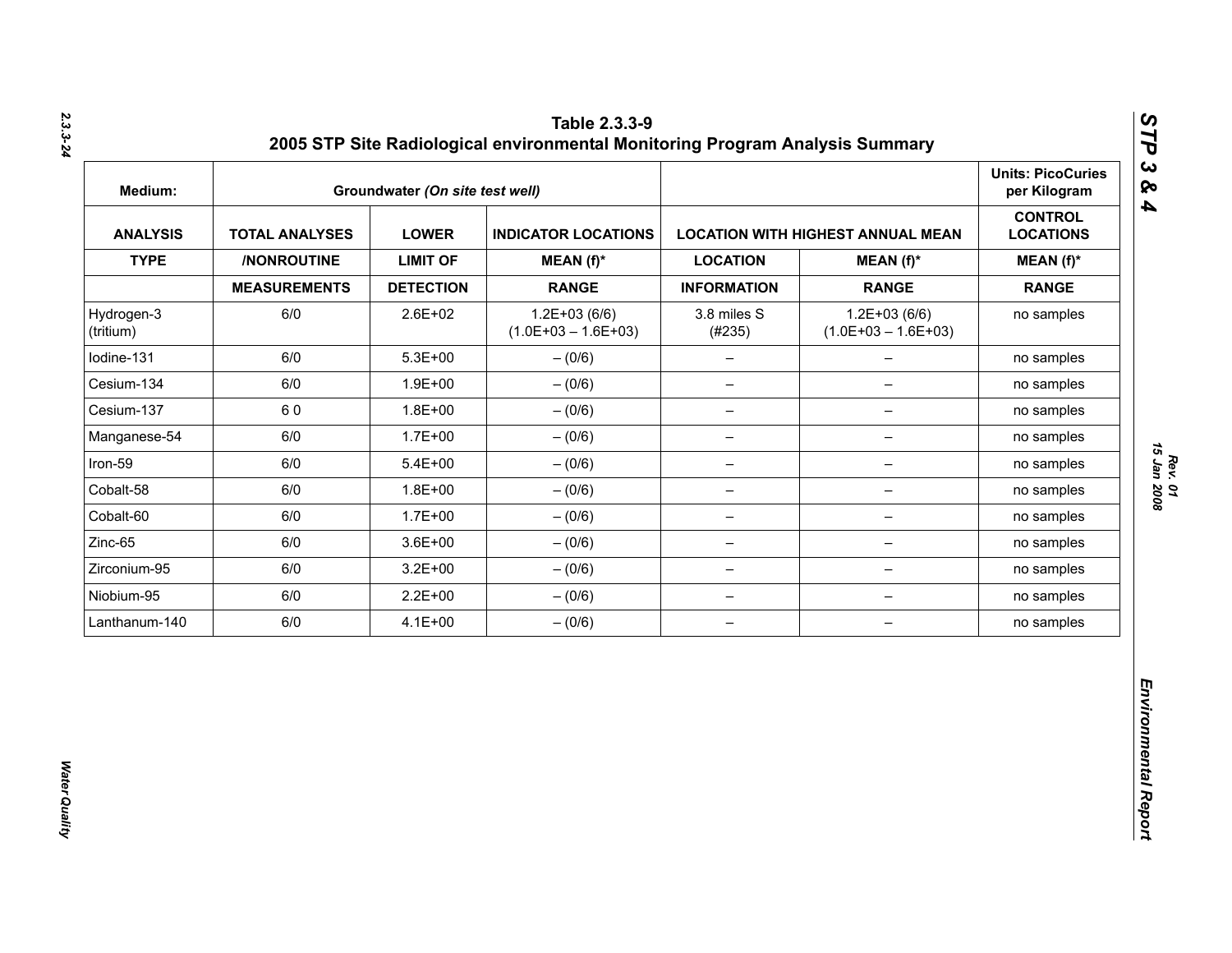|                               | <b>LOCATION</b><br><b>DESCRIPTION</b> | <b>GPS</b><br><b>COORDINATES</b> | <b>Tritium Activity Level</b><br>(picocuries/Liter) |                                                          |                          |                          |                          |                                              |                          |                                              |  |
|-------------------------------|---------------------------------------|----------------------------------|-----------------------------------------------------|----------------------------------------------------------|--------------------------|--------------------------|--------------------------|----------------------------------------------|--------------------------|----------------------------------------------|--|
|                               |                                       |                                  | <b>LSN</b>                                          | <b>COLLECTION</b><br><b>DATE</b><br>week of<br>4/10/2006 | <b>LSN</b>               | 04/27/06                 | <b>LSN</b>               | <b>COLLECTION</b><br><b>DATE</b><br>05/03/06 | <b>LSN</b>               | <b>COLLECTION</b><br><b>DATE</b><br>08/21/06 |  |
| <b>STATION</b><br><b>CODE</b> |                                       |                                  |                                                     |                                                          |                          |                          |                          |                                              |                          |                                              |  |
| 255                           | Piezometer Well<br>#415 depth 110'    | 28° 44.770<br>96° 00.435         | 40689                                               | $<$ LLD                                                  | $\overline{\phantom{0}}$ |                          |                          |                                              | $\overline{\phantom{0}}$ |                                              |  |
| 256                           | Piezometer Well<br>#417 depth 100'    | 28° 46.636<br>96° 00.416         | 40690                                               | $<$ LLD                                                  | $\qquad \qquad -$        | $\overline{\phantom{0}}$ | $\qquad \qquad -$        |                                              | $\overline{\phantom{0}}$ |                                              |  |
| 257                           | Piezometer Well<br>#421-02 depth 80'  | 28° 44.821<br>96° 04.964         | 40691                                               | $<$ LLD                                                  | $\overline{\phantom{0}}$ | $\qquad \qquad -$        | $\overline{\phantom{0}}$ | $\overline{\phantom{0}}$                     | $\overline{\phantom{0}}$ | $\equiv$                                     |  |
| 258                           | Piezometer Well<br>#435-01 depth 50'  | 28° 45.832<br>96° 04.863         | 40692                                               | $<$ LLD                                                  | $\overline{\phantom{0}}$ | $\overline{\phantom{0}}$ | $\overline{\phantom{0}}$ | $\!-$                                        | $\overline{a}$           | $\overline{\phantom{m}}$                     |  |
| 259                           | Piezometer Well #35-<br>02 depth 50'  | 28° 45.831<br>96° 04.856         | 40693                                               | 593                                                      | 40751                    | 340                      |                          |                                              | 41413<br>41414           | 309<br>444                                   |  |
| 260                           | Piezometer Well<br>#37 depth 74'      | 28° 44.467<br>96° 02.425         | 40693                                               | $<$ LLD                                                  | $\overline{\phantom{0}}$ | $\qquad \qquad -$        | $\overline{\phantom{0}}$ | $\equiv$                                     | $\overline{\phantom{0}}$ | $\rightarrow$                                |  |
| 261                           | Piezometer Well<br>#446 depth 78'     | 28° 45.182<br>96° 00.208         | 40695                                               | $<$ LLD                                                  | $\qquad \qquad -$        | $\qquad \qquad -$        | $\overline{\phantom{m}}$ | $\qquad \qquad -$                            | $\overline{\phantom{0}}$ | $\overline{\phantom{0}}$                     |  |

*STP 3 & 4*

2.3.3-25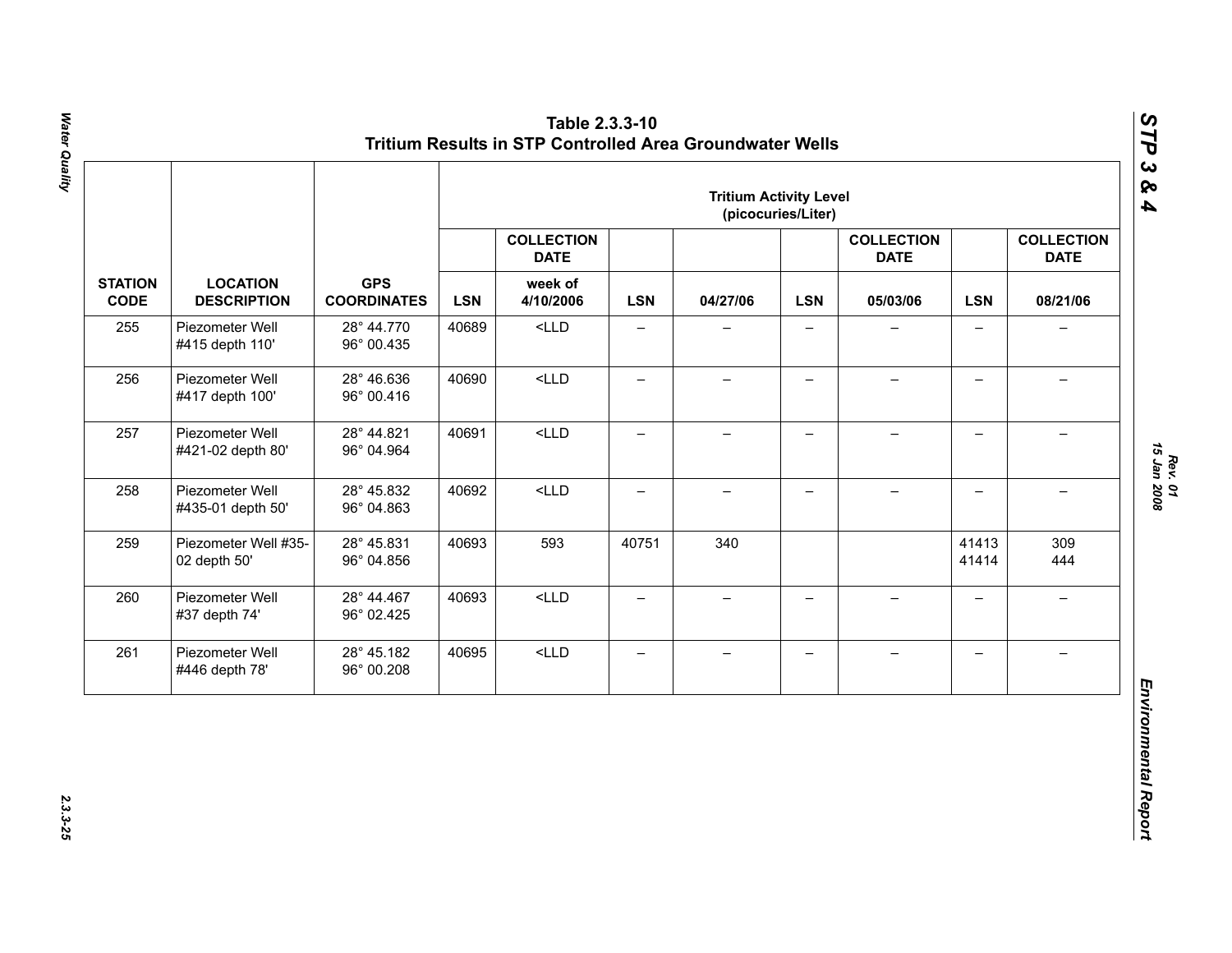|                               | <b>LOCATION</b><br><b>DESCRIPTION</b>                       | <b>GPS</b><br><b>COORDINATES</b> | <b>Tritium Activity Level</b><br>(picocuries/Liter) |                                                          |                          |                          |                          |                                              |                          |                                              |  |
|-------------------------------|-------------------------------------------------------------|----------------------------------|-----------------------------------------------------|----------------------------------------------------------|--------------------------|--------------------------|--------------------------|----------------------------------------------|--------------------------|----------------------------------------------|--|
|                               |                                                             |                                  | <b>LSN</b>                                          | <b>COLLECTION</b><br><b>DATE</b><br>week of<br>4/10/2006 | <b>LSN</b>               | 04/27/06                 | <b>LSN</b>               | <b>COLLECTION</b><br><b>DATE</b><br>05/03/06 | <b>LSN</b>               | <b>COLLECTION</b><br><b>DATE</b><br>08/21/06 |  |
| <b>STATION</b><br><b>CODE</b> |                                                             |                                  |                                                     |                                                          |                          |                          |                          |                                              |                          |                                              |  |
| 262                           | Piezometer Well #<br>446A depth 40'<br>North pipe           | 28° 45.183<br>96° 00.209         | 40696                                               | $<$ LLD                                                  | $\qquad \qquad -$        | —                        | $\overline{\phantom{0}}$ |                                              | $\qquad \qquad -$        | $\overline{\phantom{0}}$                     |  |
| 263                           | Piezometer Well #<br>447 depth 104'<br>South Pipe           | 28° 46.196<br>96° 00.235         | 40697                                               | $<$ LLD                                                  | $\overline{\phantom{0}}$ | $\overline{\phantom{0}}$ | $\overline{\phantom{0}}$ |                                              | $\qquad \qquad -$        |                                              |  |
| 264                           | Piezometer Well #<br>447A depth 46'                         | 28° 46.197<br>96° 00.235         | 40698                                               | $<$ LLD                                                  | —                        | $\overline{\phantom{0}}$ | $\overline{\phantom{0}}$ |                                              | $\overline{\phantom{0}}$ |                                              |  |
| 265                           | Piezometer Well #<br>602 depth 80'                          | 28° 48.178<br>96° 03.337         |                                                     | NOT SAMPLED -<br>obstruction in well pipe                | $-$                      | $-$                      | $\overline{\phantom{0}}$ |                                              | $\overline{\phantom{0}}$ |                                              |  |
| 266                           | Piezometer Well #<br>602A depth 40'                         | 28° 48.177<br>96° 03.337         | 40699                                               | $<$ LLD                                                  | $\qquad \qquad -$        | $\overline{\phantom{0}}$ | $\qquad \qquad -$        |                                              | $\overline{\phantom{0}}$ |                                              |  |
| 267                           | Windmill North of<br>Heavy Haul Rd near<br><b>Well #417</b> | 28° 00.000<br>96° 00.000         | 40700                                               | $<$ LLD                                                  | $\equiv$                 | $\overline{\phantom{0}}$ | $-$                      | $\!-$                                        | $\overline{\phantom{0}}$ | $\overline{\phantom{0}}$                     |  |
| 268                           | Windmill East of<br><b>MCR</b>                              | 28° 00.000<br>96° 00.000         | 40701                                               | $<$ LLD                                                  | $\qquad \qquad -$        | $\overline{\phantom{0}}$ | —                        |                                              | $\qquad \qquad -$        |                                              |  |

**Water Quality**